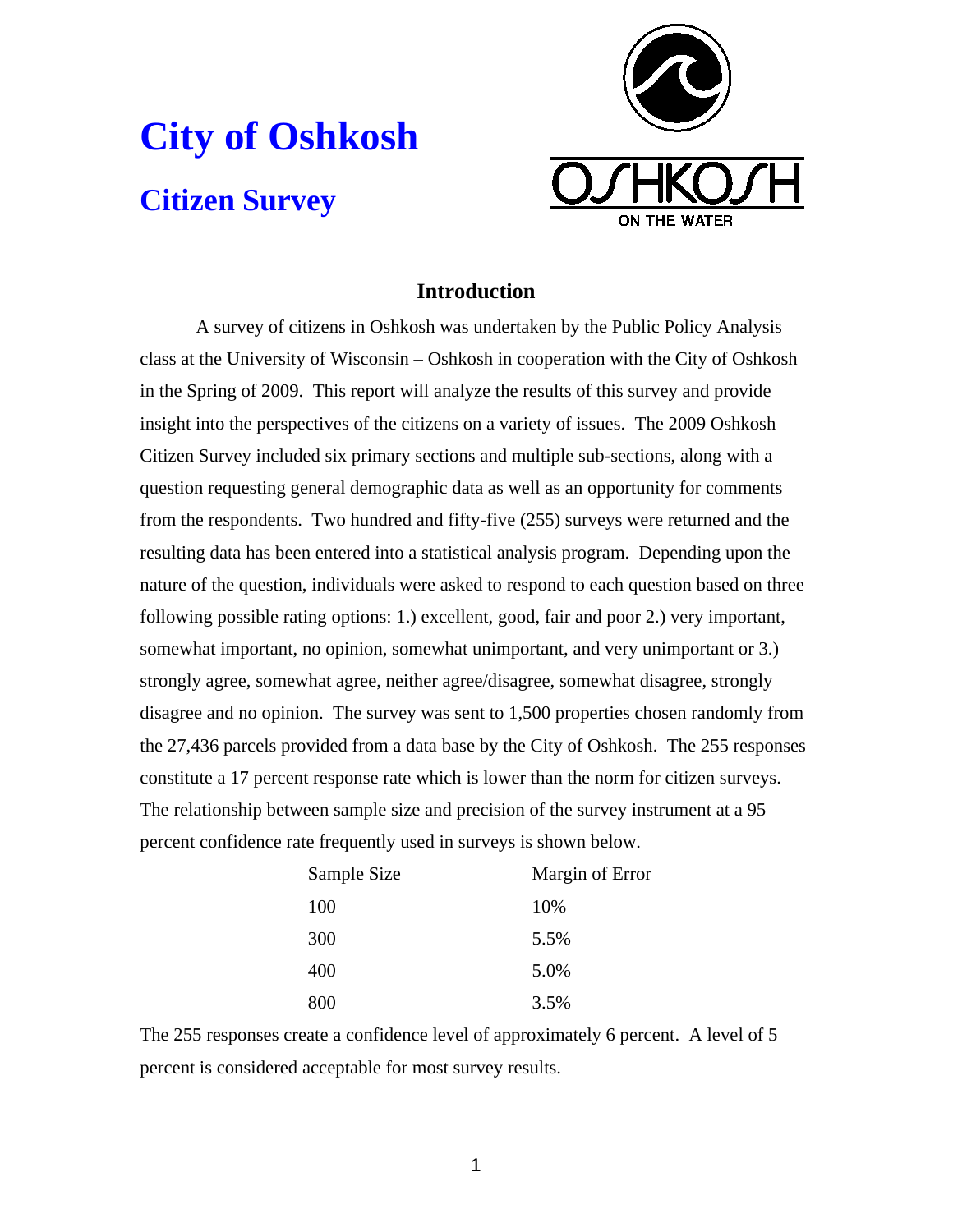## **How Citizens of Oshkosh Feel About Their City – Section One**

The following is an analysis of section one "How the citizens of Oshkosh feel about their city" and its sub-sections. Graph 1 provides an overall view of how the citizens of Oshkosh feel about their city. The original responses of excellent and good were combined into a single category of "positive", while <u>fair</u> and poor responses were combined to form a category of "negative". This may equalize some of the potential variances resulting from personality differences and specific, temporary situations (a bad day at the office, winter weather, etc.). By displaying the results in this manner, it seems apparent that respondents generally feel "positive" about their city, except when asked about the city's future, the city's appearance, and the city as a retirement option.

#### **GRAPH 1**



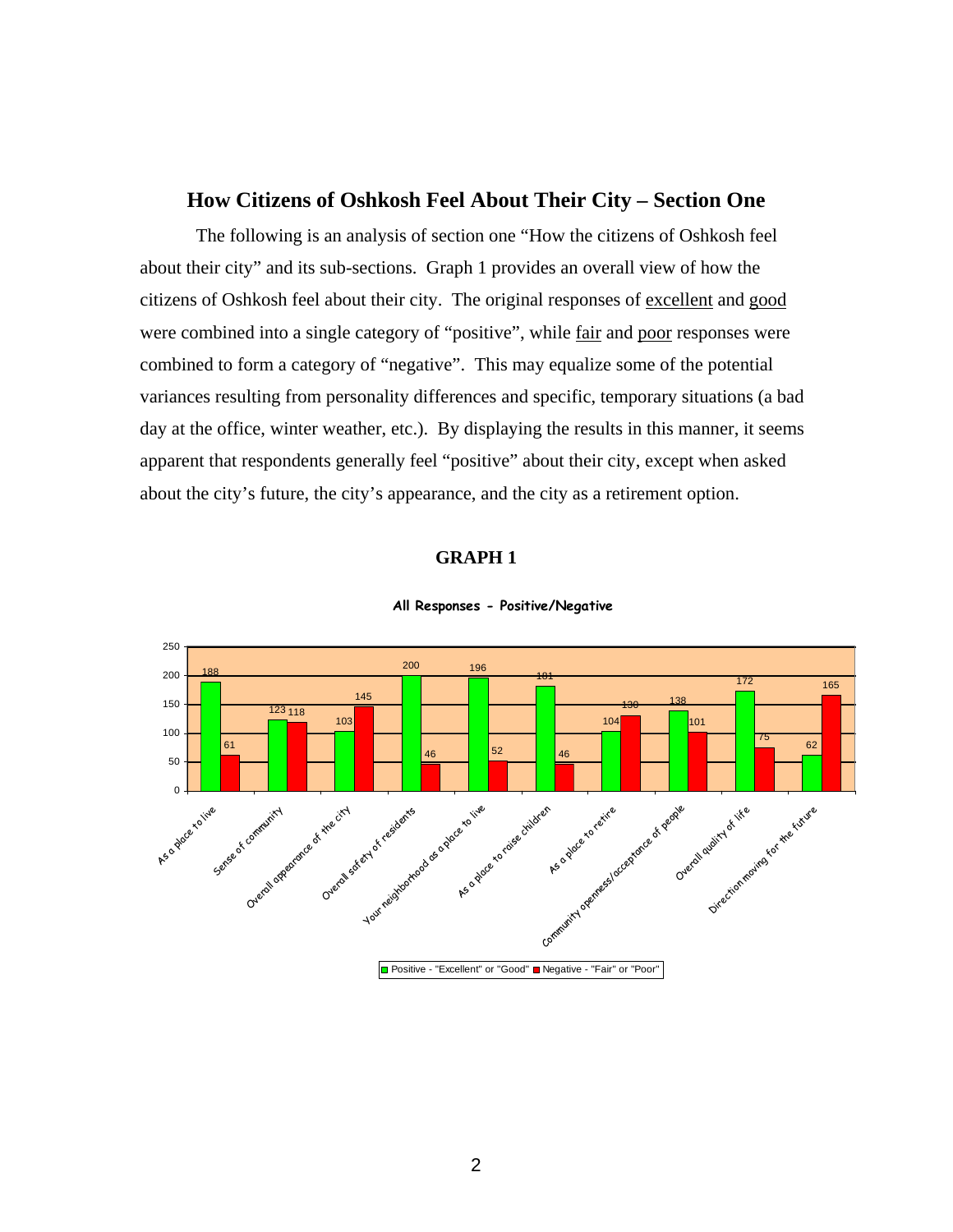The following table shows the responses in more detail.

|                                      |                             |      |      |      | N <sub>o</sub> |
|--------------------------------------|-----------------------------|------|------|------|----------------|
|                                      | Excellent                   | Good | Fair | Poor | Opinion        |
| As a place to live                   | 31                          | 157  | 57   | 4    | 6              |
| Sense of community                   | 4                           | 119  | 100  | 18   | 14             |
| Overall appearance of the city       | 8                           | 95   | 115  | 30   |                |
| Overall safety of residents          | 32                          | 168  | 41   | 5    | 9              |
| Your neighborhood as a place to live | 61                          | 135  | 43   | 9    | 7              |
| As a place to raise children         | 47                          | 134  | 39   | 7    | 28             |
| As a place to retire                 | 24                          | 80   | 97   | 33   | 21             |
| Community openness/acceptance of     |                             |      |      |      |                |
| people                               | 8                           | 130  | 77   | 24   | 16             |
| Overall quality of life              | 15                          | 157  | 71   | 4    | 8              |
| Direction moving for the future      | $\mathcal{D}_{\mathcal{L}}$ | 60   | 117  | 48   | 28             |

#### **How Oshkosh Citizens Feel About Their City Results**

#### **How Oshkosh Citizens Feel About Their City Results Summary**

|                                                         | Positive | Negative | No opinion |  |  |  |
|---------------------------------------------------------|----------|----------|------------|--|--|--|
| As a place to live                                      | 188      | 61       | 6          |  |  |  |
| Sense of community                                      | 123      | 118      | 14         |  |  |  |
| Overall appearance of the city                          | 103      | 145      |            |  |  |  |
| Overall safety of residents                             | 200      | 46       | 9          |  |  |  |
| Your neighborhood as a place to live                    | 196      | 52       |            |  |  |  |
| As a place to raise children                            | 181      | 46       | 28         |  |  |  |
| As a place to retire                                    | 104      | 130      | 21         |  |  |  |
| Community openness/acceptance of people                 | 138      | 101      | 16         |  |  |  |
| Overall quality of life                                 | 172      | 75       | 8          |  |  |  |
| Direction moving for the future                         | 62       | 165      | 28         |  |  |  |
| Positive $=$ Excellent or Good<br>Negative=Fair or Poor |          |          |            |  |  |  |

The following is an analysis of the above tables:

**How would you rate Oshkosh as a place to live?** There were 249 valid responses with six responses indicating a non-answer to the question. Of the four rating options available with 4 being excellent, 3 good, 2 fair, and 1 poor, on average the respondents rated the City of Oshkosh a 2.14. This could be interpreted as an opinion that is slightly above average or between good and fair denoting Oshkosh as a place to live. Overall, the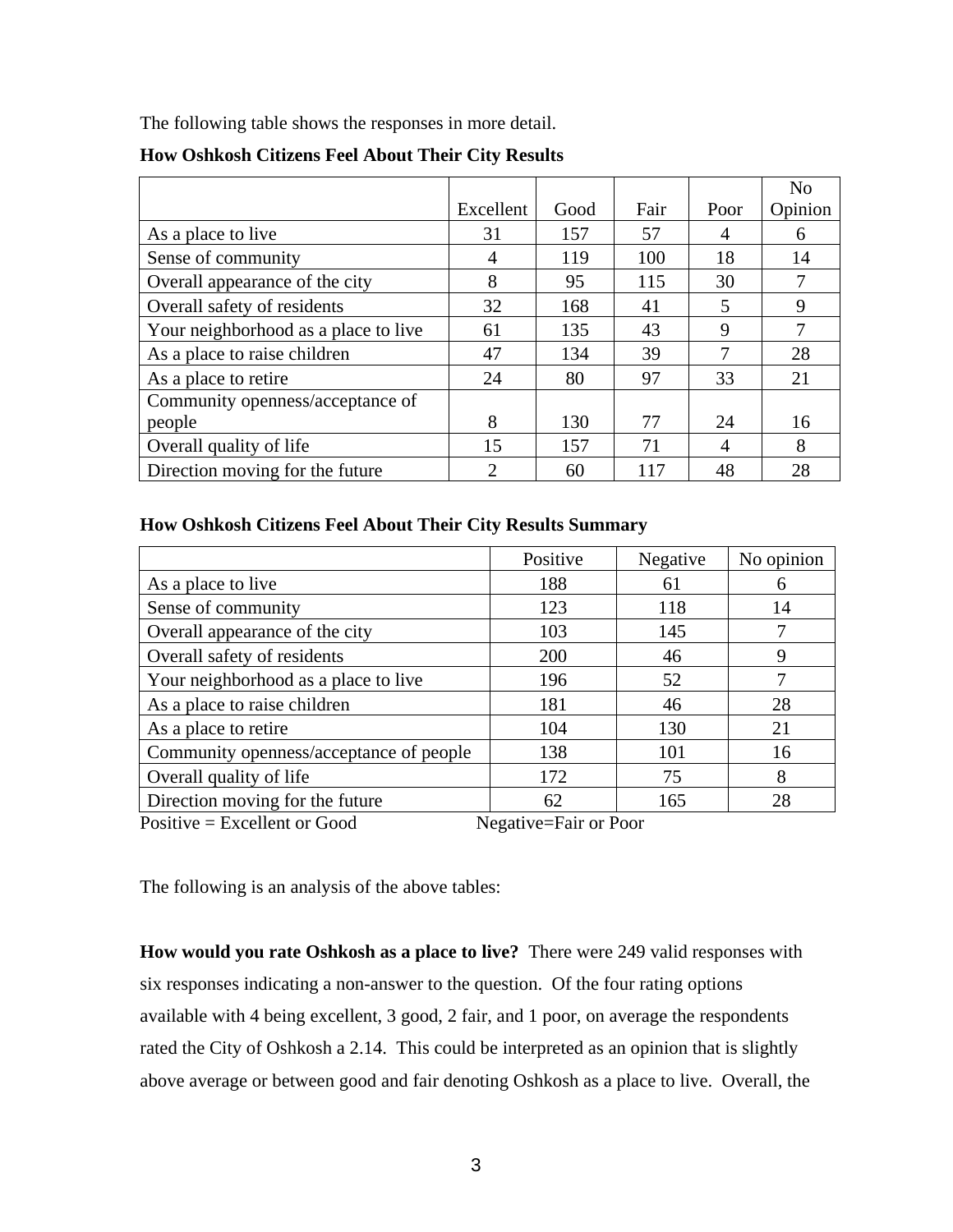cumulative percentage results show that slightly over 75 percent of survey respondents thought Oshkosh was an excellent or good place to live.

**How would you rate the sense of community in Oshkosh?** There were 241 valid responses to the sense of community rating with 14 non-answers. The average response for sense of community was 2.5 placing it half way between good and fair. Fifty-one percent of the citizens thought that Oshkosh had a "positive" sense of community.

When cross-tabulating the data on sense of community with time lived in Oshkosh, the following was noted:

- There seems to be a statistically significant difference between people living in Oshkosh in the short term, i.e., less than five years, versus those that have been living in Oshkosh for 6-20 years. According to the data, the respondents living in Oshkosh less than five years have a higher sense of community than the 6-20 year respondents.
- Opportunity for improvement exists when looking at home owners and sense of community. Only 50 percent of home owners responded excellent or good relative to sense of community.
- It also seems citizens living north of the river feel less connected with community than those living southeast and west of the river.
- The distribution of respondents based on age shows that younger people (less than 45 years old) rate their sense of community higher than those over the age of 45.

#### **How would you rate the overall appearance of the city?**

There were 248 valid responses and seven indicating a non-answer to the question. Using the original four rating options, 46 percent of respondents rated the appearance of the city as "fair". The ratings of "good" and "excellent" had a response rate of 38 percent and 3 percent respectively, giving a combined "good/excellent" rating of 41 percent, while 58 percent felt "negative".

It is important to point out that consideration should be given to the time of year when this survey was administered. February tends to be a "dull" month in Wisconsin, in which there are often dirty snow banks lining the streets and a lack of leaves on the trees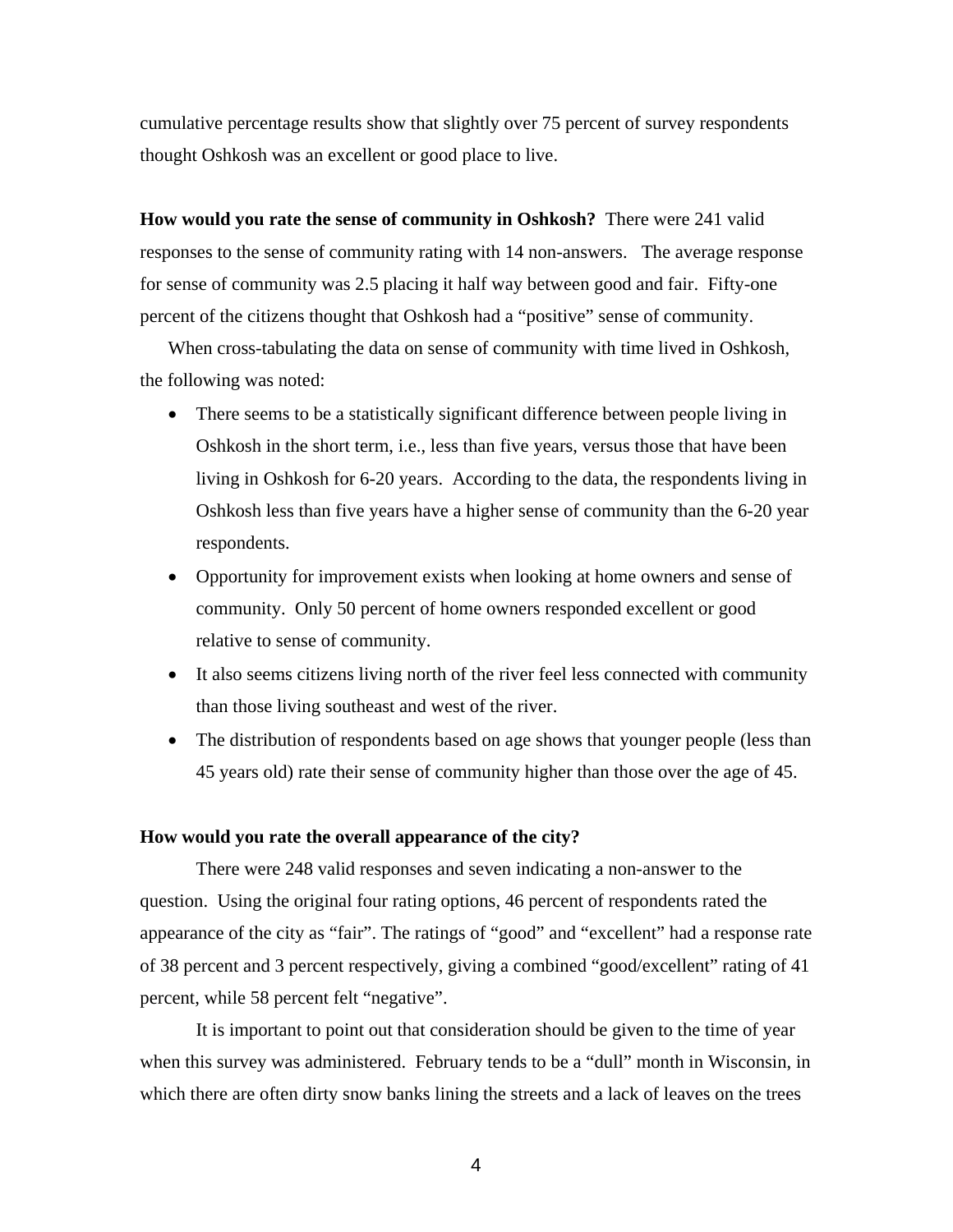or flowers blooming. This may have had an impact on how respondents felt about the city's appearance.

When cross-tabulating some of the demographic data with the overall appearance of the city, the following statistically significant correlations were found:

- Those who have lived here for more than 20 years responded more positively regarding the appearance of the city.
- Relative to place of residence, it would seem those that live south of the Fox River and east of the Highway 41 seem positive about the overall appearance of the city.
- The older the resident, the less positive they seem to feel regarding the appearance of the city.
- Those with a higher level of education responded more negatively about the appearance. This could possibly be due to a greater sense of awareness and caring regarding the aesthetics.

#### **How would you rate the overall safety of the residents?**

There were 246 valid responses and nine indicating a non-answer to the question. Of the four rating options, "good" had the highest response rate of 68 percent, which far out-weighed the responses of any other category. When converting the ratings into the "positive/negative" scale, 81 percent of the respondents rated the safety of Oshkosh as "positive," while 19 percent rated it as "negative". It is clear that respondents find Oshkosh to be a safe place to live, work, and play. Considering that Oshkosh is also a "college town," which brings in a variety of activities, it would be helpful to examine any areas that may need attention for improvement by correlating the feelings of safety with the demographic information. This information would be beneficial for community service/program providers as they develop their action plans for meeting the needs of the community.

#### **How would you rate your neighborhood as a place to live?**

There were 248 valid responses to the neighborhood as a place to live question, with seven non-answers. Of the valid responses, 196 respondents or 79 percent indicated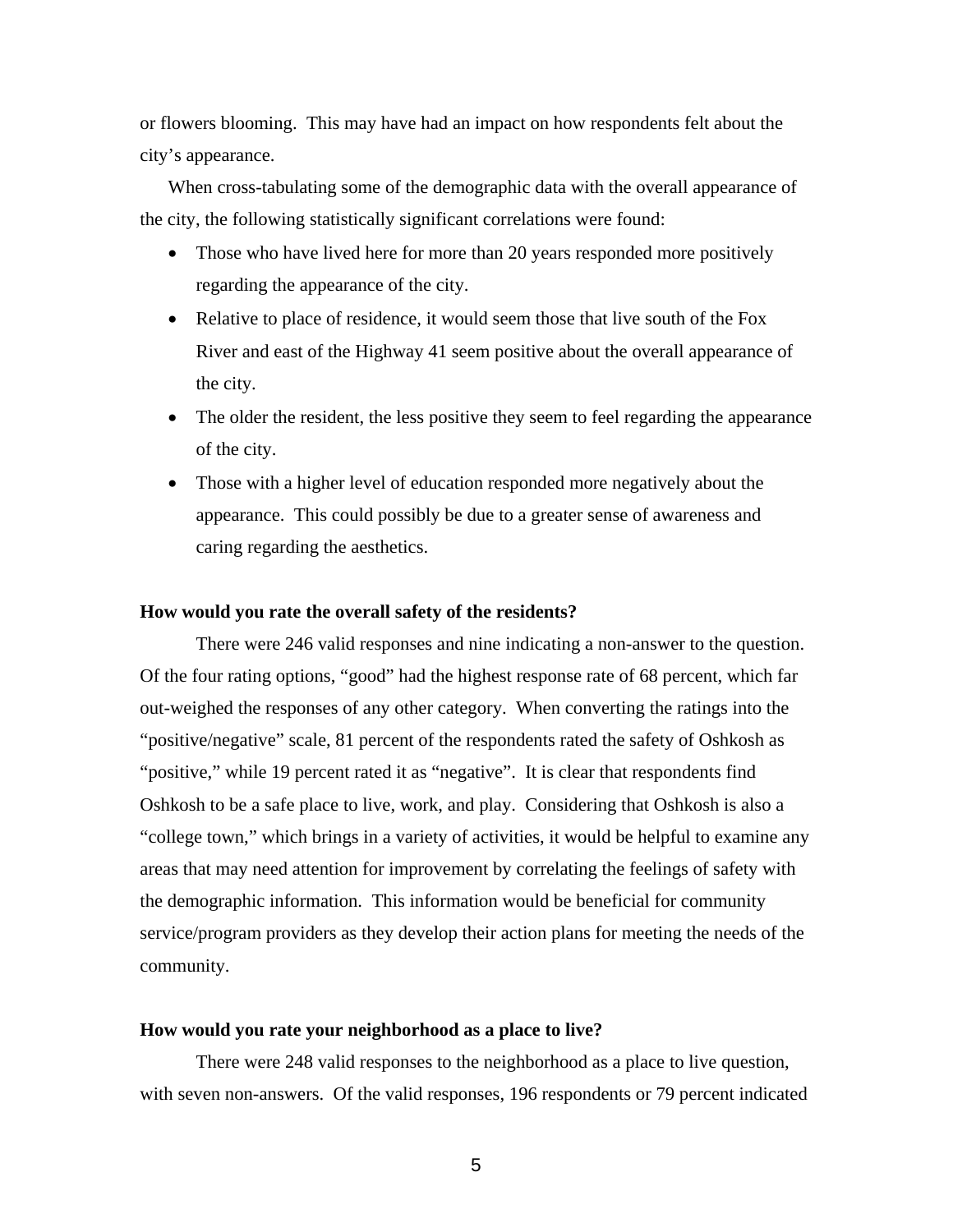that their neighborhood was either a good or an excellent place to live on the "positive/negative" combined rating.

#### **How would you rate Oshkosh as a place to raise children?**

There were 227 valid responses to the question asking about Oshkosh as a place to raise children, with 28 non-answers. The demographic data indicates that 78 percent, or 193 of the respondents, did not have children living at home so they may or may not have recent experience with raising children in Oshkosh. Of the 227 valid responses, 80 percent indicated that it is a good or excellent place to raise children. This is the exact same rating as that of how respondents rated their neighborhood as a place to live.

Comparing the respondent's place of residence demographics with their response to Oshkosh as a place to raise children shows no major impact on whether there is a preferred area of the city in which to raise children. It may be worth determining what is working well with this topic that could be utilized to improve other aspects of the City.

#### **How would you rate Oshkosh as a place to retire?**

There were 234 valid responses and 21 non-answers to this question. This question appeared to hit a nerve with the citizens of Oshkosh. When asked to rate the city *as a place to live*, 75 percent of respondents gave Oshkosh a "positive" rating, however, when asked to rate the city as *a place to retire*, this rating fell to 45 percent. The only other areas in this section with a lower "positive" rating were those regarding the *appearance of the city* and the *city's direction for the future*.

These survey results could be interpreted in several different ways. Some residents may intend to retire elsewhere, so they may not feel Oshkosh is the best place to retire. Younger individuals may not have any definite thoughts or considerations about retirement locations. Weather may have also been a factor, as the survey was conducted in the winter. This could sway a person's opinion about whether or not they desire to remain in the Midwest after retirement in which case the response may be more about general location/climate as opposed to the specifics of the city.

When cross-tabulating some of the demographic data with the city's appeal for retirement, the following statistically significant correlations were found: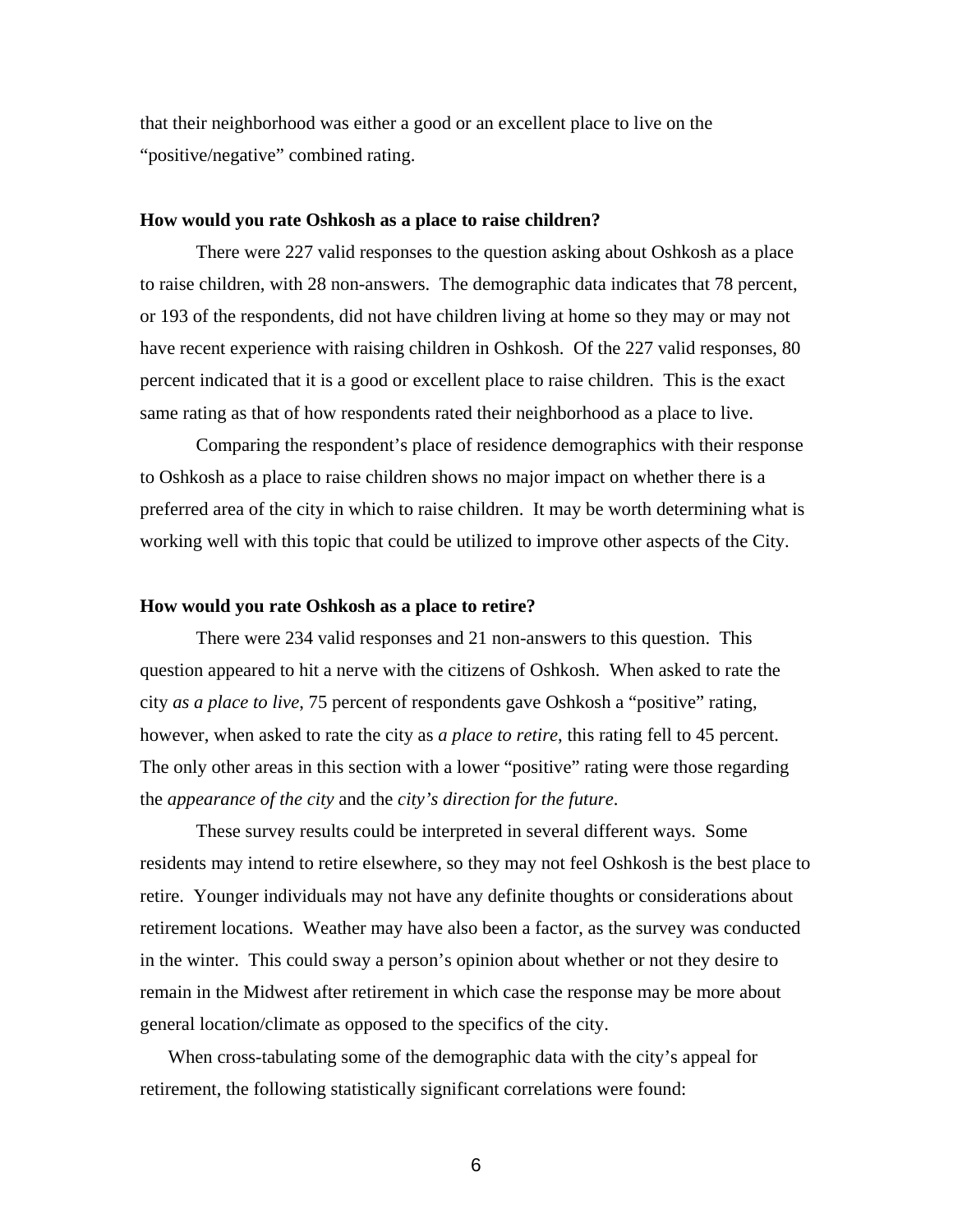- Widowers, while a small number of respondents, do indicate a more positive perception of Oshkosh as a place to retire than those married or not married.
- Newcomers and those who have lived in Oshkosh over 20 years are more positive about it as a place to retire.
- Those living south of the Fox River and west of Highway 41 indicate Oshkosh would not be a choice necessarily for a place to retire as compared to those in other areas of the city.
- Interestingly, it seems people 45 and under viewed Oshkosh as a positive place to retire versus those closer to retirement age.

#### **How would you rate Oshkosh's community openness and acceptance of people?**

There were 239 valid responses and 16 non-responses to this question. One hundred and thirty eight people or 58 percent feel that Oshkosh has a spirit of openness and is accepting of people, but this was not an overwhelming majority. Forty-two percent of the respondents gave the city a "negative" rating regarding its openness and acceptance. These responses were very close to those of the question about Oshkosh's *sense of community*.

These results might be surprising to some, since Oshkosh is considered by many to be a "university town" which may lead one to expect a more liberal and diverse population base. This may be explained by the fact that the average age of the survey respondent was about 20 years older, and possibly more conservative, than the average age of Oshkosh citizens as recorded by the United States Census Bureau.

Cross referencing the data, there seems some statistical significance between community openness and acceptance for the following demographic groups:

- Those that have lived here for the shortest and longest amounts of time.
- Place of residence, specifically those living in the north area, would seem to have a greater impact on the view of openness and acceptance in the City of Oshkosh.
- Contrary to popular belief, the less educated in Oshkosh see the city as more accepting and open than those with a higher degree.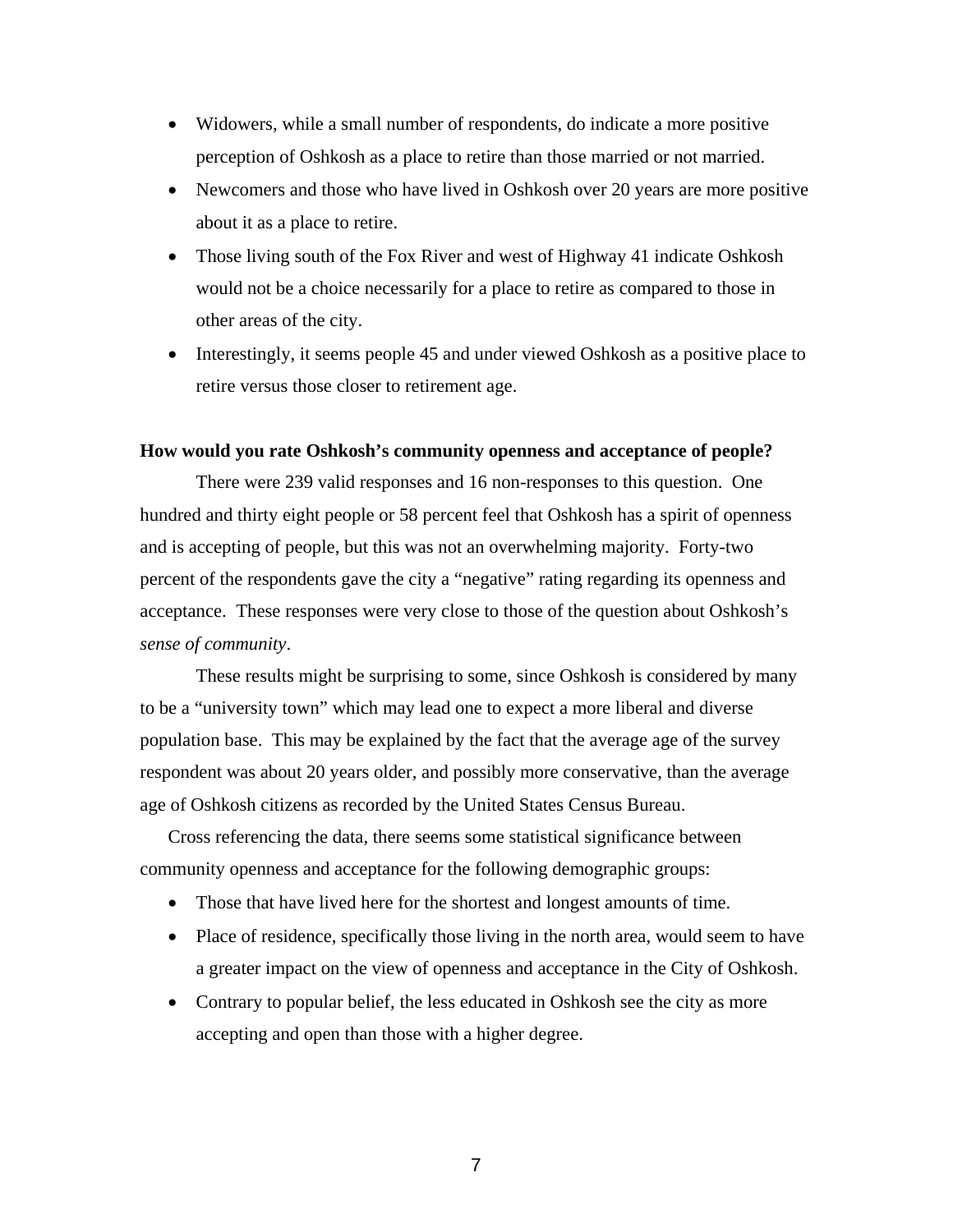#### **How would you rate the overall quality of life in Oshkosh?**

There were 247 valid responses and eight non-answers to this question. Seventy percent of respondents rated the quality of life in Oshkosh as "positive" by the combined rating scale while 30 percent rated it as "negative". Even though some respondents did not answer this question or have an opinion, 6 percent felt that the quality of life in Oshkosh was excellent.

As the number of children increases, the perception of the quality of life in Oshkosh becomes more positive. Regardless of the demographic cross-tabbed with quality of life, respondents consistently showed a positive rating.

#### **How would you rate the direction Oshkosh is moving for the future?**

There were 227 valid responses and 28 non-answers in rating the direction Oshkosh is moving for the future. Twenty-seven percent feel "positive" about the direction of the city as opposed to 73 percent who feel negative about it. When cross-tabbing the demographics, the following are areas of interest:

- People who have lived in Oshkosh less than five years are significantly more positive about the city's direction than those that have been residing here more than six years.
- Renters are indicating a more positive response regarding the direction of the city as opposed to those who own property.
- Citizens who live south of the Fox River and west rated the direction of the city more negative than those in the north or east areas.
- Those with a lower income seem more positive about the direction of the city.

#### **Conclusion to Section One**

Overall, one can conclude that Oshkosh citizens are very happy with the quality of life in the city. Unfortunately, there needs to be some work done in the appearance of the city, retirement life opportunities, and the future direction of the city. Graphs 2-6 show the responses grouped by rank.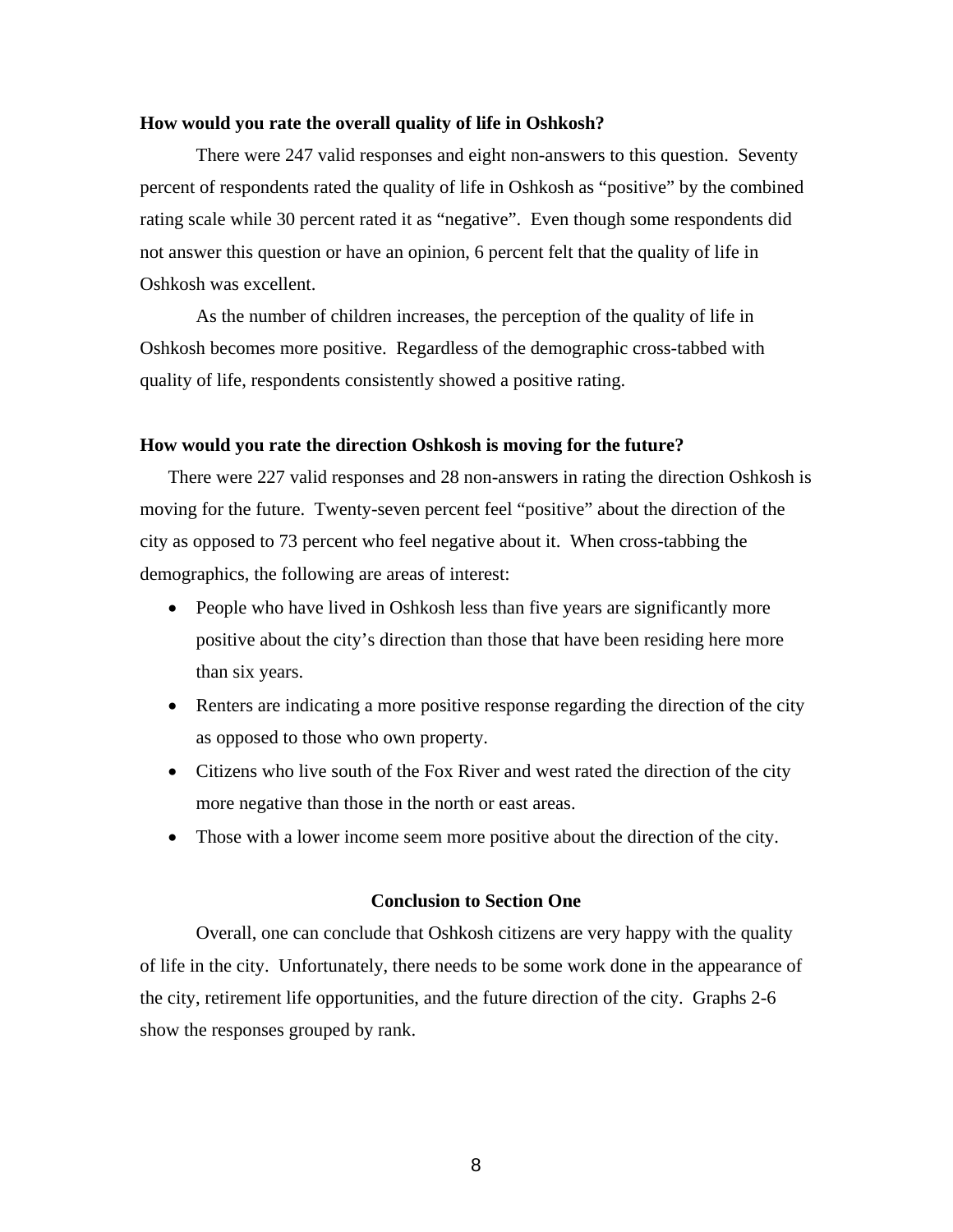# **GRAPHS 2 - 6**



**All Responses**



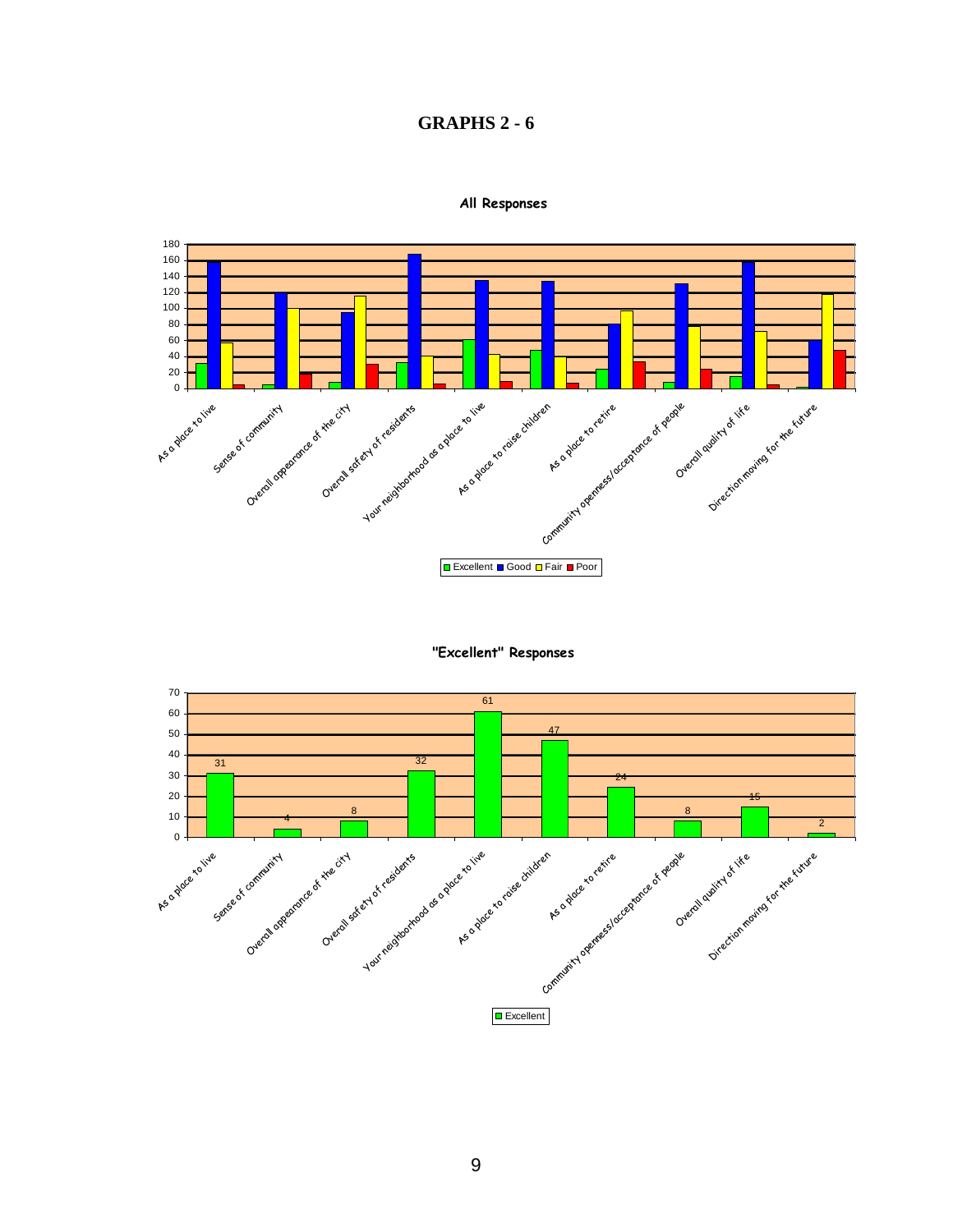





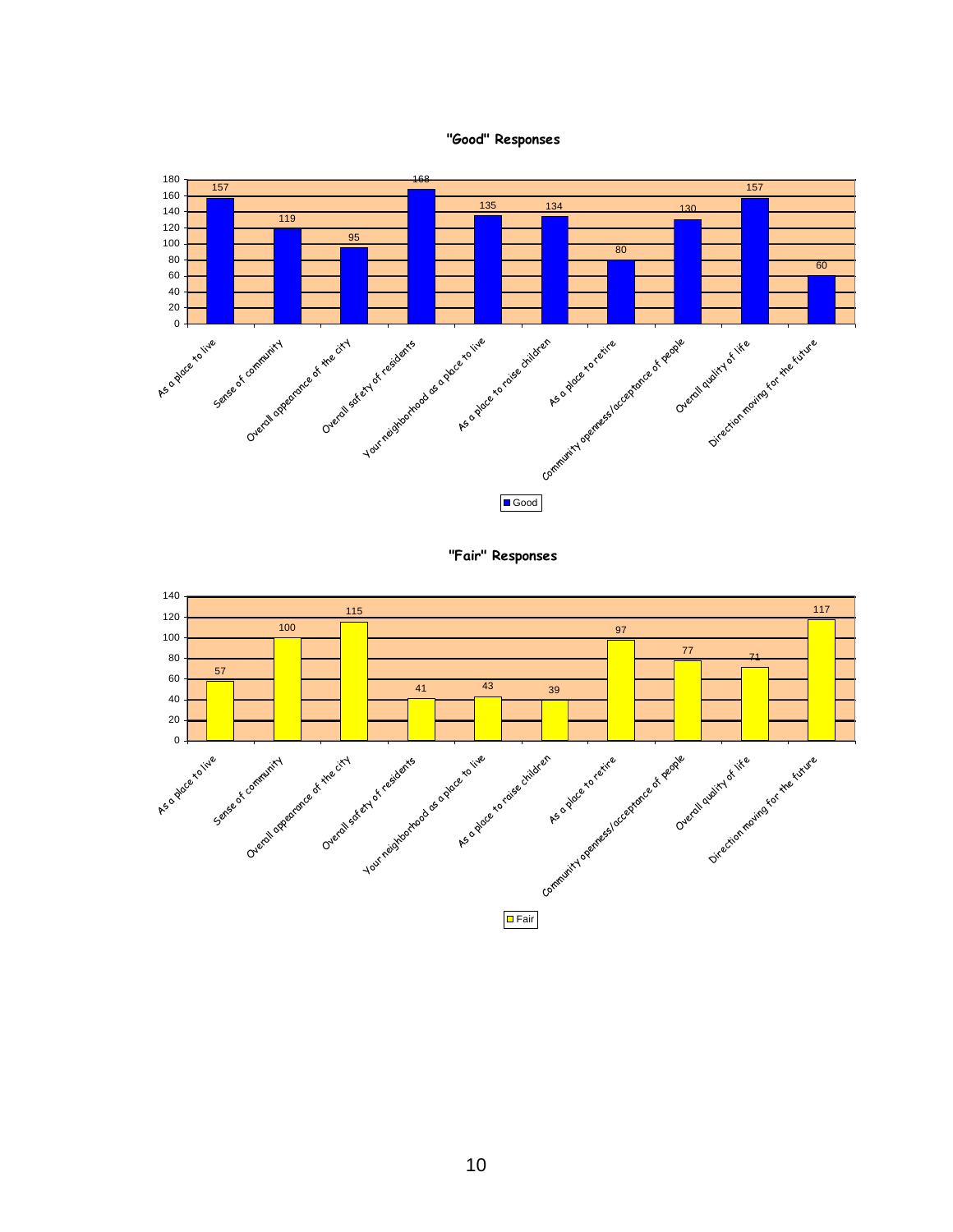

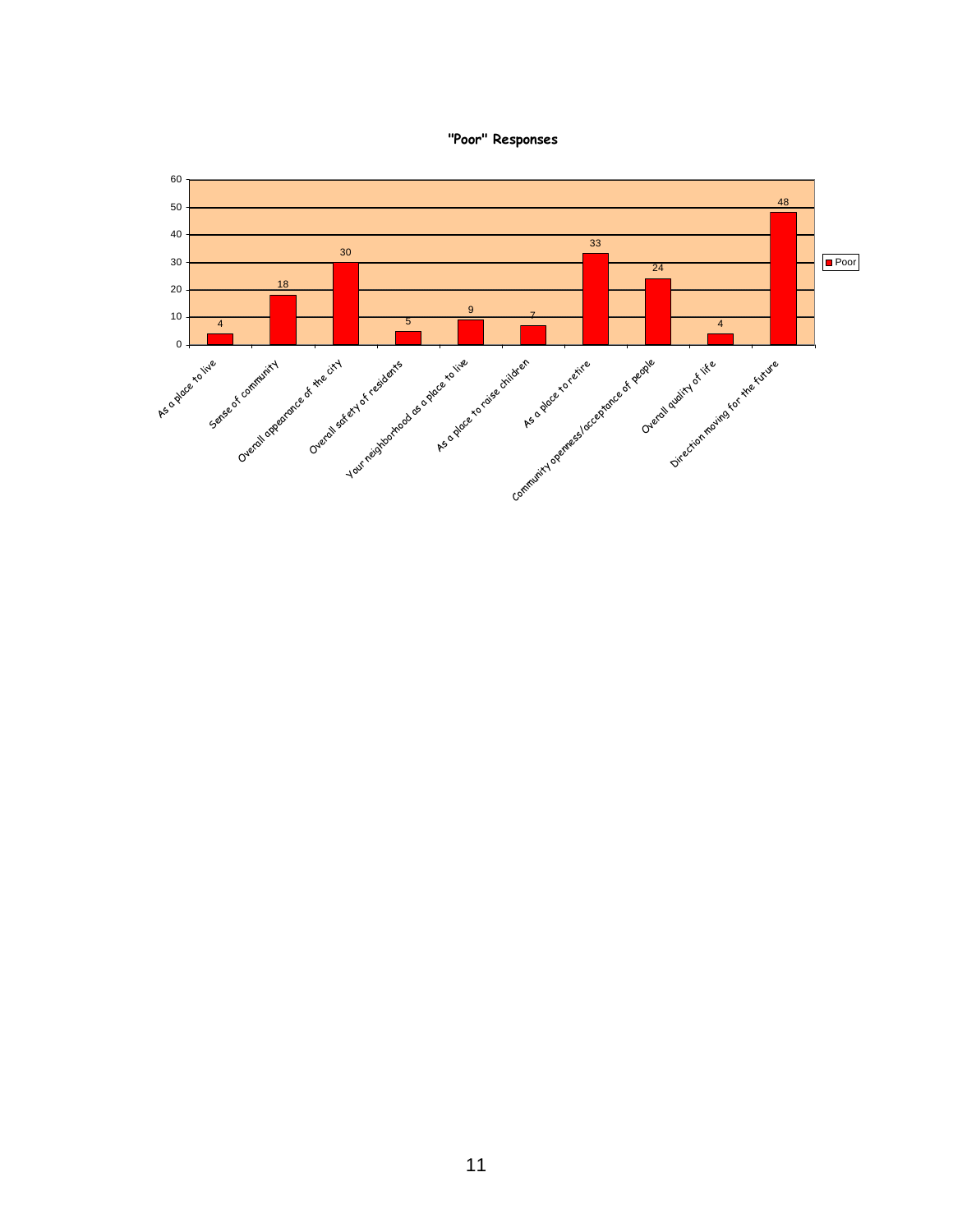# **City of Oshkosh Importance and Quality of Services Section Two and Three Importance of Services**

It is apparent from the citizen response that almost all services have an importance associated with them. It is not surprising that there are services that citizens find important and are of excellent or good value. It may be that if a service is provided, people inherently assign importance to them. Although this is not surprising, the following services were rated very important by over ninety-percent of the respondents: Police Services, Fire Protection and Prevention Services, and Emergency Medical and Rescue Services. In addition, roughly 70 percent or more of the respondents found that the following services were very important: Street Paving Maintenance and Repair, Maintenance of the Storm Drainage System, and the Removal of Snow and Ice from City Streets. These issues weigh heavily on the minds of the citizens of Oshkosh due to the recent flood and intense snowfall this past winter.

There are three services that stand out that citizens ascribe a lower importance to or have no opinion about. These services include: Lake Shore Golf Course, Pollock Aquatic Center, City Cable, Radio, and Web Streaming Services. The reasoning behind the lower importance to or no opinion of the Lake Shore Golf Course is unknown based on the demographic information provided.

Of those surveyed, it is interesting to note that 78 percent of the respondents had no children. This may have impacted the responses regarding the importance of the Pollock Aquatic Center. It is also important to note 27 percent of the respondents were over the age 65, however, based on the Oshkosh census only 11.9 percent of those surveyed should be 65 or older. If these services are not seen as a priority to citizens, further analysis should be conducted to determine the future allocation of funding for these services.

A chart showing the overall responses to the Importance of Services questions is shown on an  $8\frac{1}{2}$  by 14 sheet as well as in the table on the following page. A similar chart and table are shown for the results of the Quality of Services question.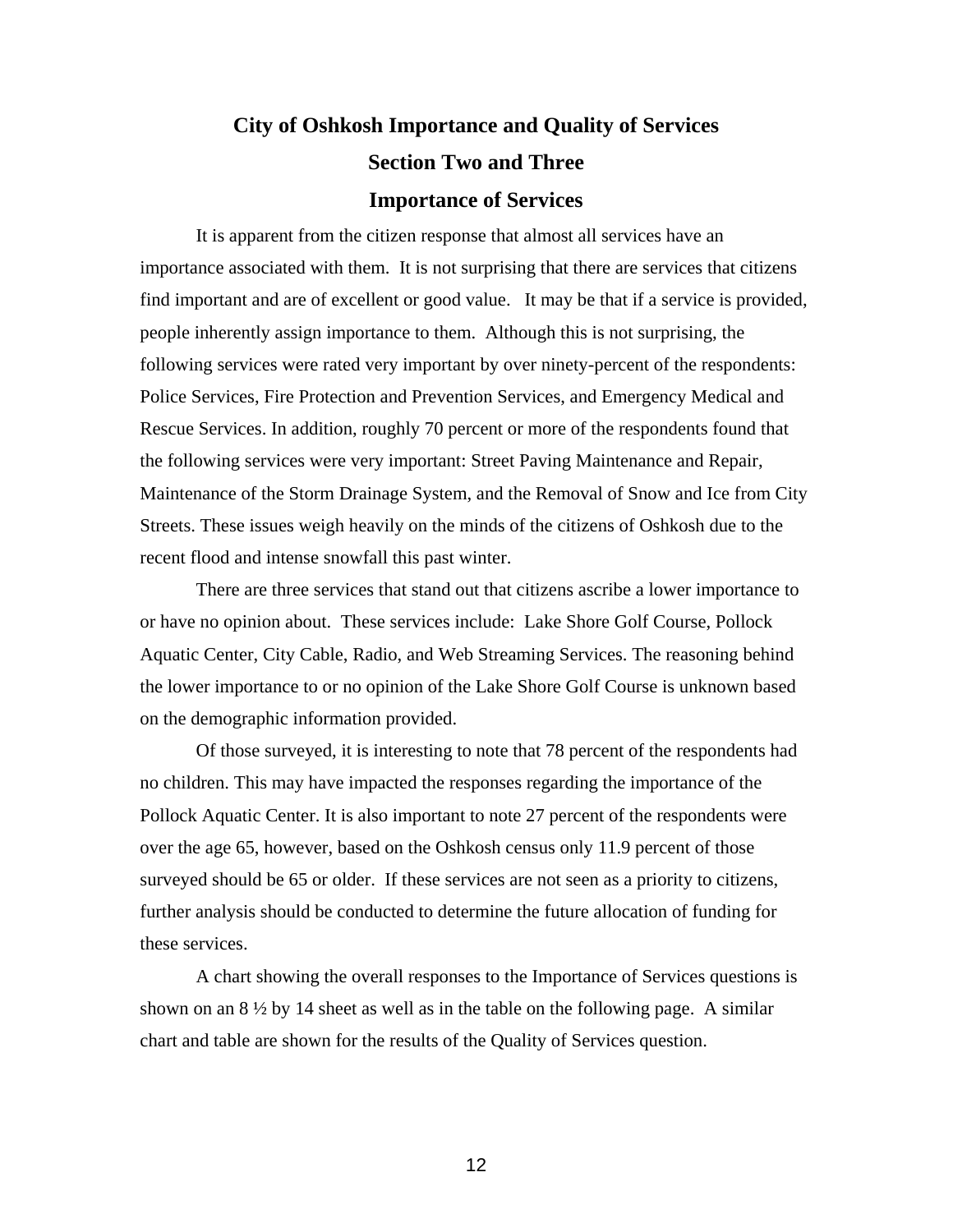| <b>Importance of Services</b>                         | Very Im | Some Im | No Opin        | Some Un      | Very Un     |
|-------------------------------------------------------|---------|---------|----------------|--------------|-------------|
| <b>Public Library Services</b>                        | 62.2    | 28.1    | 6.4            | 2.8          | 0.4         |
| <b>Emergency Medical and Rescue Services</b>          | 92.3    | 6.9     | 0.8            | $\mathbf{0}$ | 0           |
| <b>Fire Protection and Prevention Services</b>        | 92.8    | 6       | 0.8            | 0.4          | $\Omega$    |
| <b>Weekly Trash Collection</b>                        | 69.5    | 26.4    | 2.4            | 1.2          | 0.4         |
| Pick-up of Large Items and Brush                      | 30.2    | 52.4    | 11.7           | 6.9          | 0.8         |
| <b>Police Services</b>                                | 91.1    | 7.3     | 0.8            | 0.8          | 0           |
| Mowing, Maintenance and Appearance of Parks           | 37.5    | 50      | 9.3            | 3.2          | $\mathbf 0$ |
| <b>Recycling Services</b>                             | 48.4    | 40.7    | 7.3            | 2.8          | 0.8         |
| Current Level of Bagged Leaf Collection Service       | 16.9    | 51.2    | 22.2           | 8.1          | 1.6         |
| <b>Pollock Aquatic Center</b>                         | 22.4    | 34.3    | 31             | 7.8          | 4.5         |
| City's Sidewalk System                                | 44.2    | 41      | 10.8           | 4            | 0           |
| Mowing Right of Ways, Street Medians, Roadsides       | 24.1    | 51.8    | 16.1           | 8            | $\mathbf 0$ |
| <b>Street Lighting</b>                                | 61      | 30.5    | 6.8            | 1.6          | 0           |
| Removal of Snow and Ice from City Streets             | 75.8    | 19.8    | 3.2            | 1.2          | $\mathbf 0$ |
| <b>Current Level of Loose Leaf Collection Service</b> | 20.7    | 50.4    | 19.9           | 8.1          | 0.8         |
| <b>Animal Control</b>                                 | 28.3    | 42.9    | 19.4           | 8.1          | 1.2         |
| Information about City Services and Activities        | 23.6    | 48.8    | 19.9           | 6.5          | 1.2         |
| City Cable, Radio, and Web Streaming Services         | 18.4    | 37.4    | 27             | 13.1         | 3.7         |
| Lake Shore Golf Course                                | 12.6    | 18      | 39.7           | 15.1         | 14.6        |
| Maintenance of the Storm Drainage Systems             | 76.4    | 15.2    | 6.8            | 1.6          | 0           |
| City Support for Neighborhood Organizations           | 20.9    | 44.6    | 24.9           | 8            | 1.6         |
| <b>Building Permits and Inspections</b>               | 24.5    | 46.5    | 22.4           | 6.1          | 0.4         |
| <b>Street Sweeping</b>                                | 19.3    | 50.6    | 18.1           | 10.4         | 1.6         |
| <b>Public Health Programs</b>                         | 50      | 35.1    | 11.7           | 2.8          | 0.4         |
| Senior Center                                         | 34.7    | 38.4    | 19.8           | 5.4          | 1.7         |
| <b>Economic Development Assistance to Businesses</b>  | 41      | 26.8    | 25.9           | 4.2          | 2.1         |
| <b>Transportation Planning for Traffic</b>            | 38.7    | 42.7    | 14.5           | 4            | 0           |
| Regulation and Zoning for Land Use                    | 27.5    | 43.3    | 25.9           | 3.2          | $\pmb{0}$   |
| Efforts to Improve the Quality of Housing             | 39.2    | 41.2    | 16             | 3.6          | $\mathbf 0$ |
| Maintenance of the City-owned Buildings               | 30      | 49      | 15.8           | 4.9          | 0.4         |
| <b>Transit Systems</b>                                | 42.5    | 36.8    | 14.2           | 5.7          | 0.8         |
| Enforcement of Property Maintenance/Nuisance          | 35      | 41.6    | 16.9           | 5.3          | 1.2         |
| <b>Bike and Pedestrian Trails</b>                     | 29.8    | 42.6    | 17.4           | 8.3          | 2.1         |
| Promotion of Environmental Awareness to Citizens      | 24.2    | 43.5    | 16.5           | 9.7          | 6.1         |
| Street Paving, Maintenance and Repair                 | 76.4    | 21.2    | $\overline{2}$ | 0.4          | 0           |
| Response to Citizen Complaints and Requests           | 57.1    | 34      | 8.1            | 0.8          | $\mathbf 0$ |
| <b>City Parking Facilities</b>                        | 20.3    | 51.2    | 21.1           | 5.7          | 1.6         |
| Weed Abatement                                        | 16.9    | 39.9    | 25.4           | 12.2         | 5.7         |

Rating - Very Important - Somewhat Important - No Opinion - Somewhat Unimportant - Very Unimportant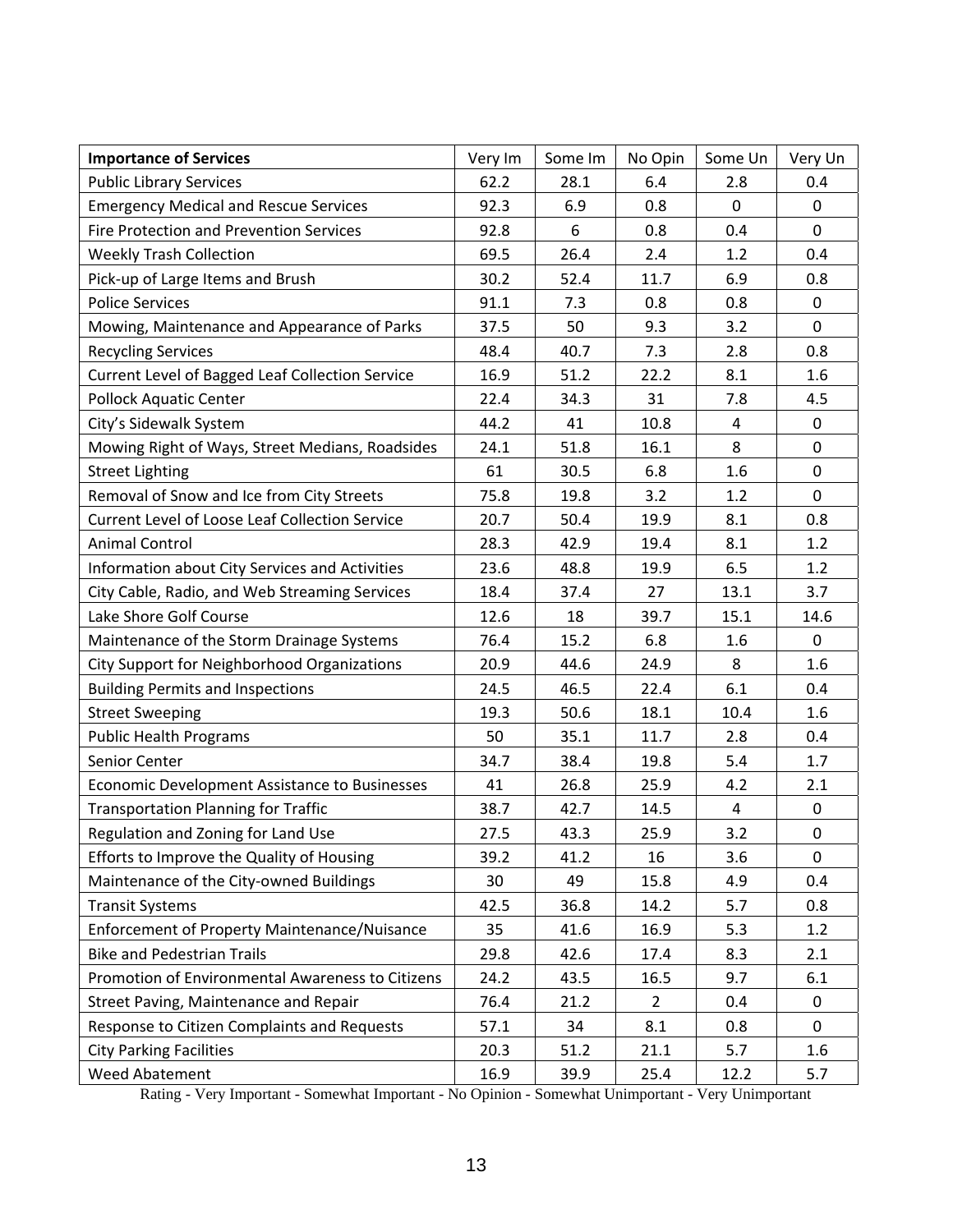#### **Quality of Services**

Not only is it important to know the citizens' opinions on the importance of the services offered by the city, but the administrative staff also need to know if the citizens feel the quality of service and the value of services is meeting citizens expectations. This information is essential, as tax payers, citizens feel the services offered should be meeting high quality standards.

 Overall the survey showed that most of the services rank within the Excellent, Good or Fair Ranges. This shows that the quality of services are meeting or exceeding the residents' expectations. The services ranked with the highest percentage in the excellent area are the Senior Center, Public Library Services, Fire Protection and Prevention Services, Emergency Medical and Rescue Services, and Weekly Trash Collection. It is promising to see that most of the percentages in the poor category were low. The city should take pride in this but should continue to strive to increase the excellent and good areas and decrease the number of poor responses.

 Residents feel that the following services have a poor value based on the survey results: Street Paving, Maintenance and Repair, Maintenance of Storm Drainage Systems and the Removal of Snow and Ice from City Streets. The survey may have been impacted as the City of Oshkosh has recently recovered from the flood disaster and a short time ago experienced a snowy winter.

 The results of this survey should show the administrative staff what areas the residents feel are meeting their expectations and what service areas need more attention or further review. It may be beneficial to use this survey information along with additional analysis of the survey during budgetary discussions and budget preparation.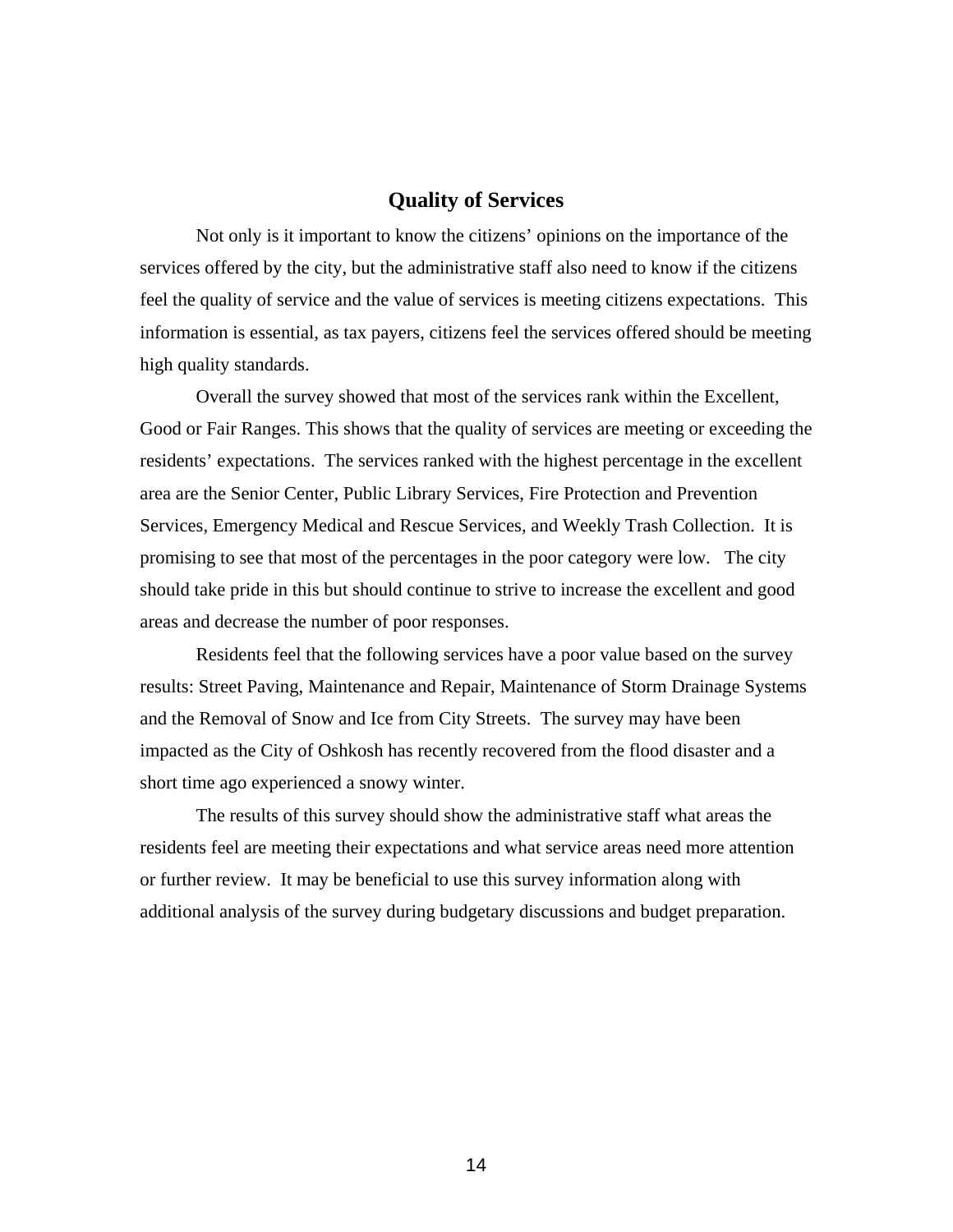| Value<br><b>Quality of Services</b>                   | <b>Excellent</b> | Good | Fair | Poor           |
|-------------------------------------------------------|------------------|------|------|----------------|
| <b>Public Library Services</b>                        | 50.2             | 43.4 | 6.0  | 0.4            |
| <b>Emergency Medical and Rescue Services</b>          | 42.1             | 51.9 | 6.0  | 0              |
| <b>Fire Protection and Prevention Services</b>        | 40.4             | 52.8 | 6.4  | 0.5            |
| <b>Weekly Trash Collection</b>                        | 36.1             | 50   | 10.2 | 3.7            |
| Pick-up of Large Items and Brush                      | 15.9             | 42   | 30.5 | 11.5           |
| <b>Police Services</b>                                | 29.8             | 53.8 | 12.6 | 3.8            |
| Mowing, Maintenance and Appearance of Parks           | 24.5             | 55.1 | 17.6 | 2.9            |
| <b>Recycling Services</b>                             | 19.5             | 55.9 | 20.3 | 4.2            |
| Current Level of Bagged Leaf Collection Service       | 10.7             | 49.3 | 29.3 | 10.7           |
| <b>Pollock Aquatic Center</b>                         | 30.3             | 50   | 14.5 | 5.3            |
| City's Sidewalk System                                | 6.3              | 42.6 | 40.1 | 11             |
| Mowing Right of Ways, Street Medians, Roadsides       | 8.4              | 57.7 | 26.8 | 7.1            |
| <b>Street Lighting</b>                                | 9.3              | 56.7 | 25.1 | 8.9            |
| Removal of Snow and Ice from City Streets             | 8.9              | 33.6 | 34   | 23.5           |
| <b>Current Level of Loose Leaf Collection Service</b> | 7.6              | 36.5 | 39.8 | 16.1           |
| <b>Animal Control</b>                                 | 10.7             | 50   | 30.3 | 9              |
| Information about City Services and Activities        | 8.8              | 48.5 | 32.6 | 10.1           |
| City Cable, Radio, and Web Streaming Services         | 15.2             | 41.1 | 34   | 9.6            |
| Lake Shore Golf Course                                | 11.4             | 48.8 | 33.3 | 6.5            |
| Maintenance of the Storm Drainage Systems             | 2.7              | 23.9 | 35.1 | 38.3           |
| City Support for Neighborhood Organizations           | 1.9              | 39.6 | 46.5 | 11.9           |
| <b>Building Permits and Inspections</b>               | 2.4              | 38.2 | 30.9 | 28.5           |
| <b>Street Sweeping</b>                                | 12.2             | 43.9 | 35.9 | 8              |
| <b>Public Health Programs</b>                         | 10.9             | 60.3 | 25.6 | 3.2            |
| Senior Center                                         | 39.2             | 44.9 | 13.9 | 1.9            |
| <b>Economic Development Assistance to Businesses</b>  | 4.8              | 34.4 | 38.4 | 22.4           |
| <b>Transportation Planning for Traffic</b>            | 4.1              | 26.9 | 48.2 | 20.7           |
| Regulation and Zoning for Land Use                    | 2.5              | 24.7 | 49.4 | 23.4           |
| Efforts to Improve the Quality of Housing             | 4.3              | 28.6 | 46.5 | 20.5           |
| Maintenance of the City-owned Buildings               | 4.9              | 45.4 | 40   | 9.8            |
| <b>Transit Systems</b>                                | 11.1             | 58.8 | 23.1 | $\overline{7}$ |
| Enforcement of Property Maintenance/Nuisance          | 4.7              | 30.4 | 41.9 | 23             |
| <b>Bike and Pedestrian Trails</b>                     | 10.1             | 39.9 | 30.8 | 19.2           |
| Promotion of Environmental Awareness Citizens         | 3.6              | 32.1 | 44   | 20.2           |
| Street Paving, Maintenance and Repair                 | $\overline{2}$   | 14.1 | 33.1 | 50.8           |
| Response to Citizen Complaints and Requests           | 3.7              | 25.1 | 43.9 | 26.7           |
| <b>City Parking Facilities</b>                        | 4.3              | 39   | 46.8 | 10             |
| Weed Abatement                                        | 3.7              | 35   | 42.3 | 19             |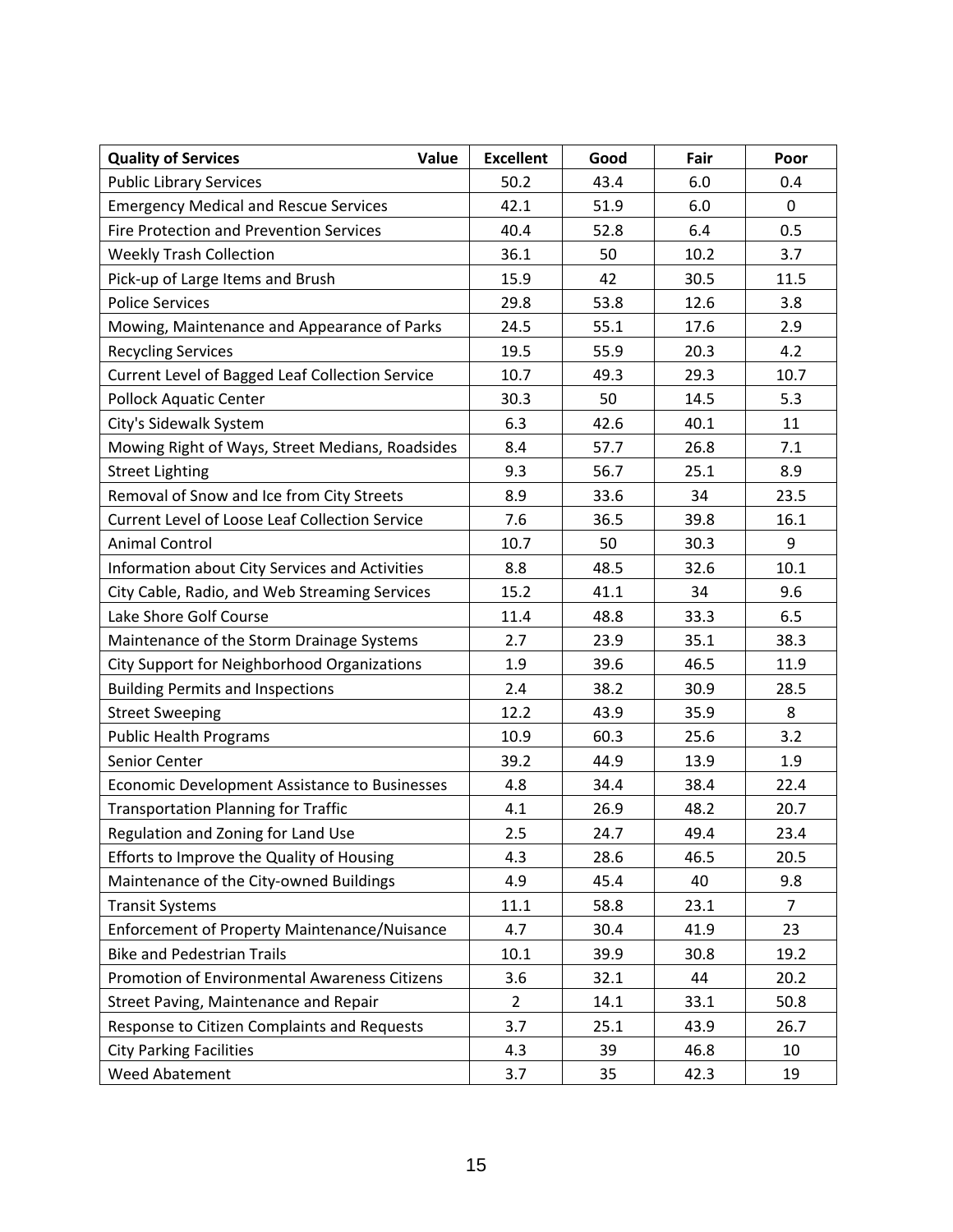#### **Analysis of Importance and Quality of Services**

Upon statistical analysis of the importance and quality of services, it was found through the use of cross tabs that the following services are viewed by the citizens as very important and excellent quality. Again it should be of no surprise that the following core services were rated very important and excellent quality: Police Services, Fire Protection and Prevention Services, and Emergency Medical and Rescue Services. In addition to the anticipated results of the core services, it was also found that Trash Collection, and Information about City Services and Library Services was also viewed as very important and that respondents found them to be of excellent value.

The survey also revealed that the following services were rated as being very important, however the quality was rated as fair to poor. Over seventy-percent of those surveyed rated the following services as very important and poor quality: Street Paving Maintenance and Repair (84.4 percent importance), Maintenance of the Storm Drainage System (77.2 percent), Response to Citizen Complaints and Requests (74. percent), Regulation and Zoning for Land Use (78.8 percent), and Transportation Planning for Traffic (71.1 percent). These areas above would be areas in need of improvement since they are considered important to the Citizens of Oshkosh and are not provided at the appropriate level.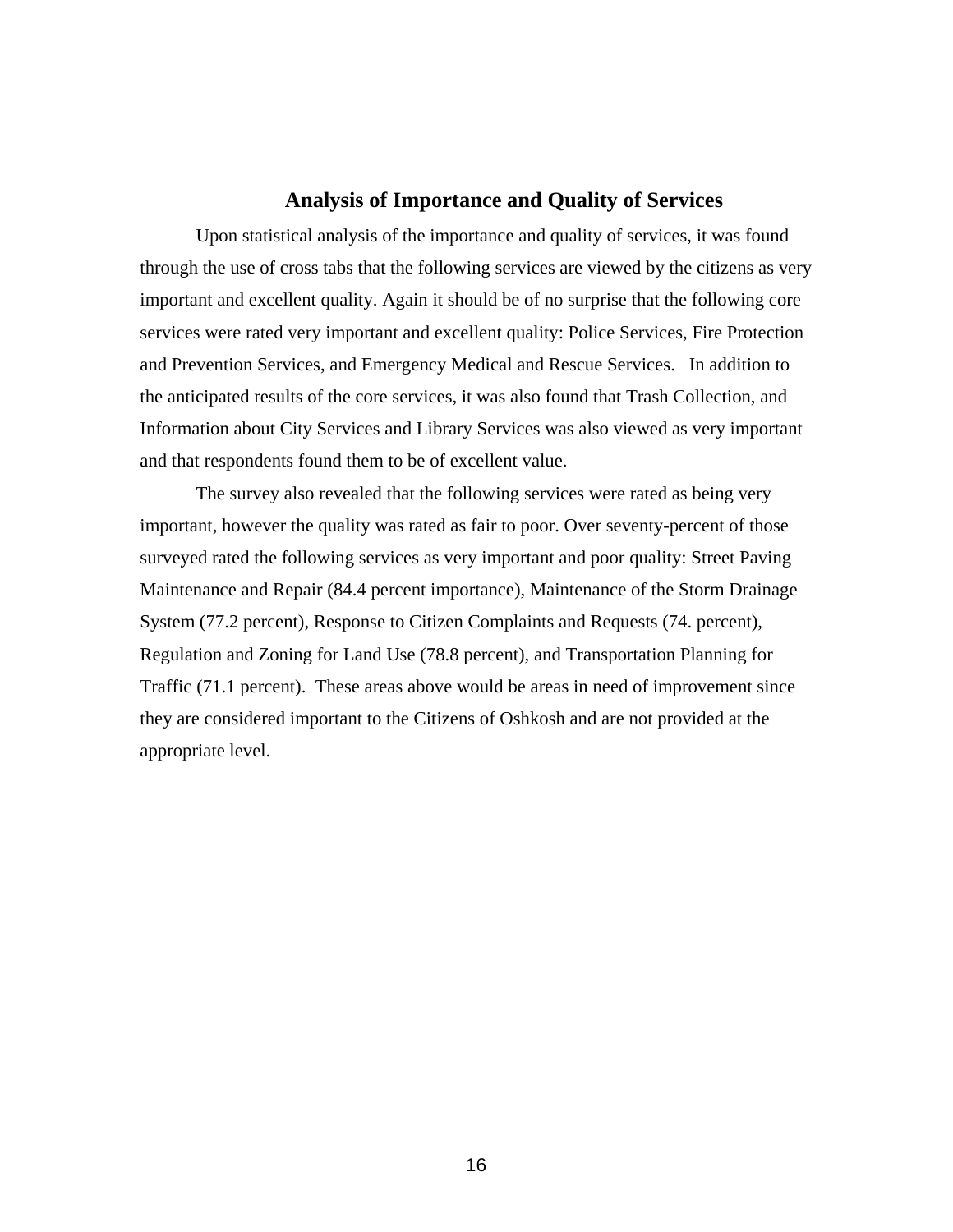## **Budgeting Priorities – Section Four and Five**

Section 4 listed eight areas of services provided by the city and asked citizens to give dollar amounts to each service area as if the city had an additional \$1 million dollars. Services listed included cultural institutions, economic development, waste & recycling, finance/revenue, police, fire, parks and transportation. Transportation ranked at the top of the list followed by economic development, police and fire. Ranking last was finance/revenue. These rankings are indicative of citizen opinion of where additional money ought to go. The rankings could refer to service areas that may be deemed problematic, important or worthy of additional funds. For example, analysis was done on levels of additional funding for transportation by respondents' answers to their assessments of the quality of road-related services (transportation planning for traffic and, street paving, maintenance and repair). The findings strongly suggested that the lower their evaluation of the quality of these services, the higher their priority given to transportation funding.

|                              |     |         |         |         | Std.      |
|------------------------------|-----|---------|---------|---------|-----------|
|                              | #   | Minimum | Maximum | Mean    | Deviation |
| #4 - Extra \$1 million       |     |         |         |         |           |
| <b>Cultural Institutions</b> | 196 | .00     | 50.00   | 8.3530  | 8.06639   |
| <b>Economic Development</b>  | 196 | .00     | 100.00  | 16.5112 | 16.28028  |
| <b>Waste Mgmt Recycling</b>  | 196 | .00     | 55.00   | 8.1769  | 7.65980   |
| <b>Finance and Revenue</b>   | 196 | .00.    | 70.00   | 7.8177  | 9.33273   |
| <b>Police Protection</b>     | 196 | .00     | 55.00   | 13.7909 | 11.00577  |
| Fire Suppression/Prevention  | 196 | .00     | 76.33   | 11.2608 | 10.76671  |
| Parks                        | 196 | .00.    | 71.43   | 8.1362  | 9.94566   |
| <b>Transportation: Roads</b> | 196 | .00     | 100.00  | 25.9533 | 19.89758  |
| #5 - Reduce \$1 million      |     |         |         |         |           |
| <b>Cultural Institutions</b> | 170 | .00     | 70.00   | 16.6595 | 14.26000  |
| <b>Economic Development</b>  | 171 | .00     | 100.00  | 14.6848 | 14.71842  |
| <b>Waste Mgmt Recycling</b>  | 170 | .00     | 60.00   | 11.3993 | 9.63281   |
| <b>Finance and Revenue</b>   | 170 | .00     | 100.00  | 20.0287 | 18.14039  |
| <b>Police Protection</b>     | 171 | .00.    | 50.00   | 5.9690  | 7.79828   |
| Fire Suppression/Prevention  | 171 | .00     | 30.03   | 7.0140  | 7.83281   |
| Parks                        | 170 | .00.    | 90.00   | 16.9050 | 13.84124  |
| <b>Transportation: Roads</b> | 171 | .00     | 100.00  | 7.1349  | 11.67019  |

#### **Budgeting Priorities**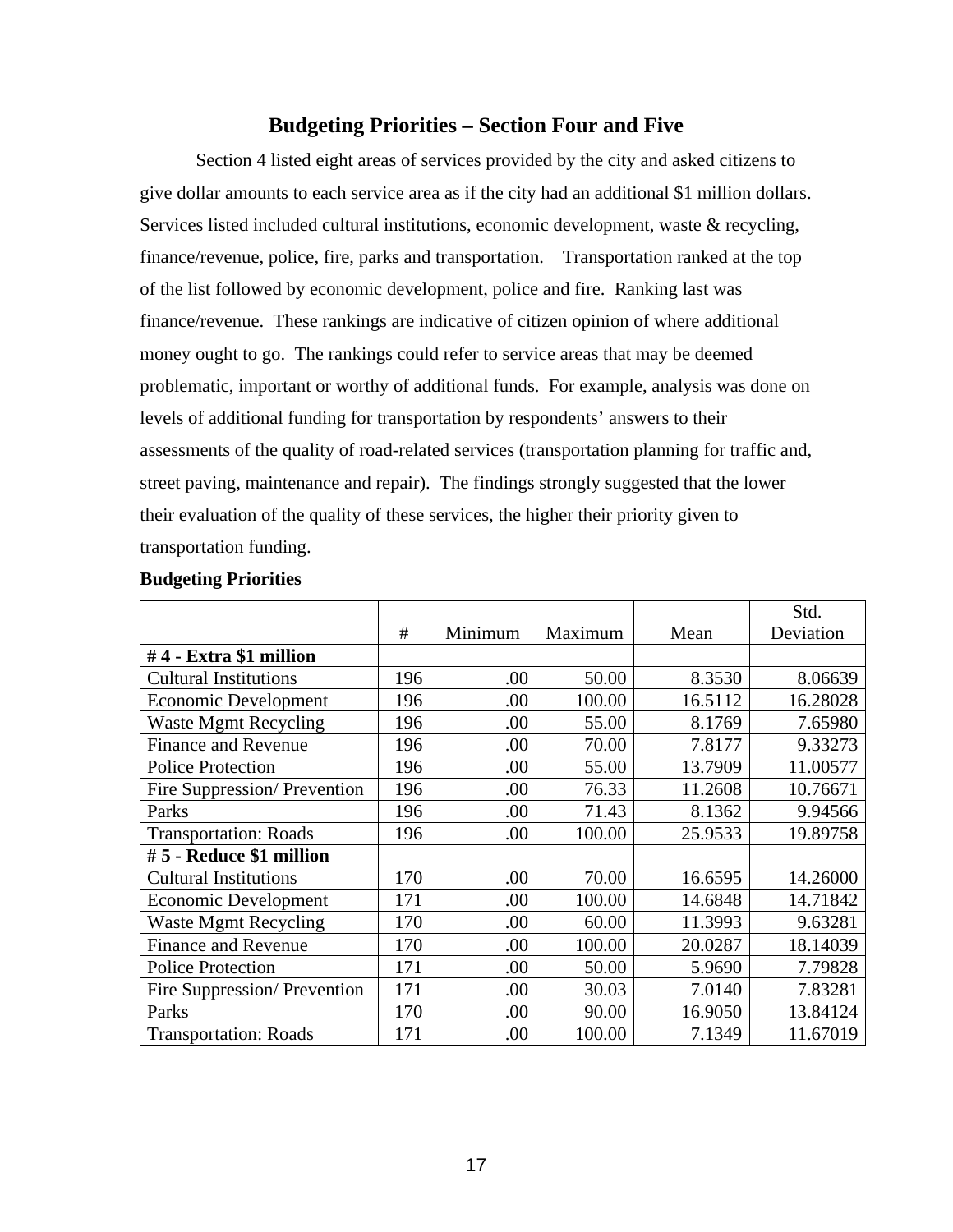Conversely, section 5 listed the same areas of service and asked the citizens to cut \$1 million from the budget. Citizens ranked finance/revenue, cultural institutions and parks as the top three areas to receive cuts. Police, fire and transportation ranked in the bottom three with regard to cutting finances.

By performing a cross-match of the rankings, it is not surprising that finance/revenue ranked the lowest to receive any additional funding and the highest to receive cuts. Parks also ranked low to receive additional funds while ranking high to receives cuts. Transportation ranked high to receive additional funds and low to receive cuts. The high ranking of economic development to receive additional funds was surprising. However, when it came to cuts, economic development also ranked near the top  $(4<sup>th</sup>)$ . Perhaps this is indicative of the opinion that additional funds are needed in this area to attract new jobs but that compared with vital services like police and fire protection, and garbage pickup, economic development falls short.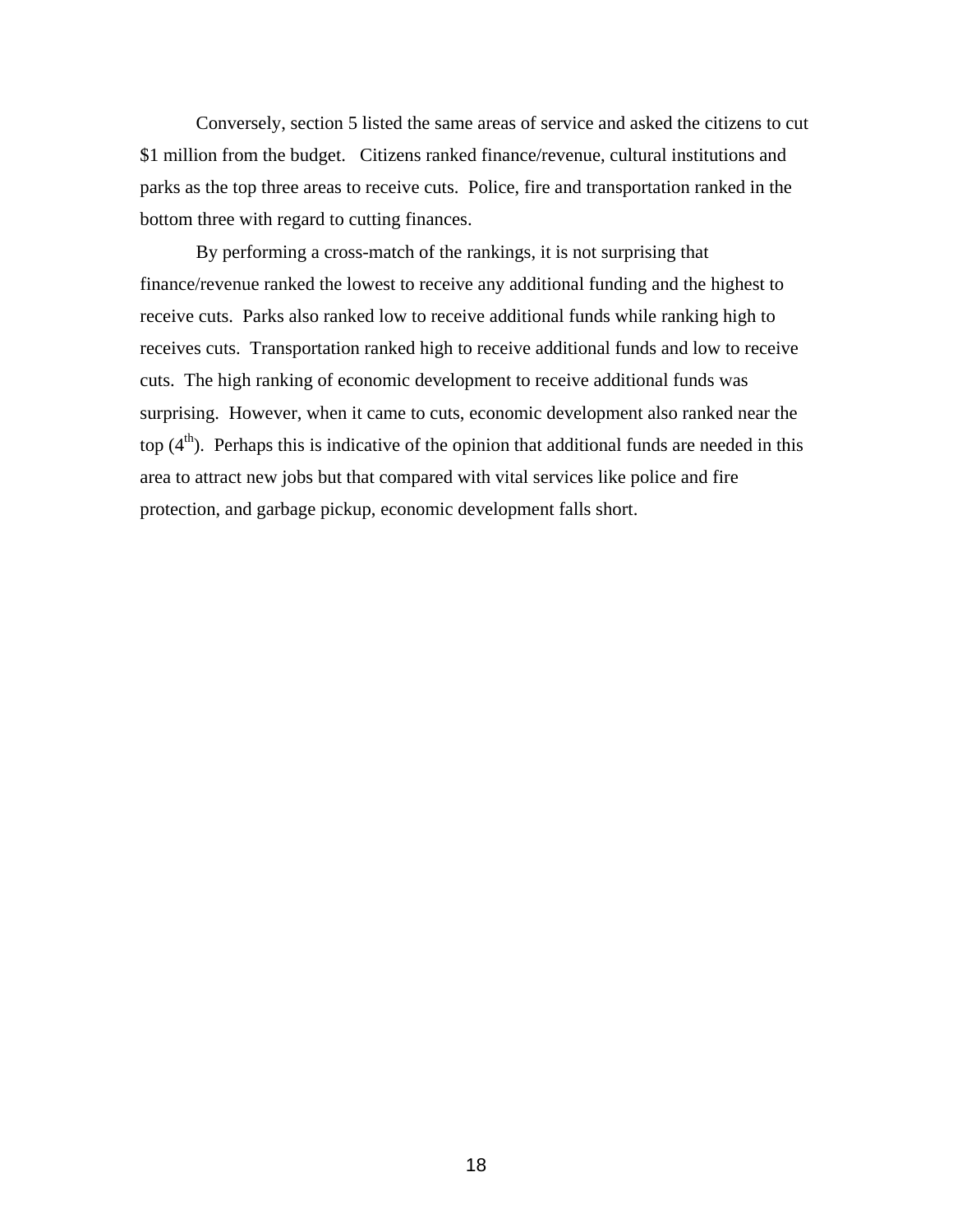## **Funding of City Services – Section Six**

This section was designed to determine preferences for the manner in which city services are funded, including satisfaction with the status quo. The specific question asked of respondents and the responses are as follows:

**Question Text**: *In addition to spending decisions, the funding of City services also needs consideration. Currently, the City of Oshkosh funds services through a combination of property taxes, state aid, state and federal grants, and fees and charges. Please answer the following questions by checking the box that best represents your opinions:*

| Key:                                                                                                            | Strongly<br>Agree | Somewhat<br>Agree         | Neither<br>Agree/<br>Disagree | Somewhat<br>Disagree | Strongly<br>Disagree | N <sub>o</sub><br>Opinion |
|-----------------------------------------------------------------------------------------------------------------|-------------------|---------------------------|-------------------------------|----------------------|----------------------|---------------------------|
| I am satisfied with the<br>current mix of taxes, aids,<br>grants and fees                                       | 5.6               | 38.2                      | 24.5                          | 17.6                 | 14.2                 | N/A                       |
| The City could reduce taxes<br>and maintain current<br>services by being more<br>efficient.                     | 48.7              | 31.4                      | 10.2                          | 6.8                  | 3.0                  | N/A                       |
| The City should focus on<br>reducing taxes by pursuing<br>grants (many of which<br>require local funding match) | 27.2              | 44.2                      | 18.3                          | 8.5                  | 1.8                  | N/A                       |
| The City should focus on<br>reducing taxes by increasing<br>service fees and charges.                           | 7.4               | 19.9<br>Positive = $\Box$ | 20.3                          | 28.6                 | 23.8                 | N/A                       |
|                                                                                                                 |                   | Negative $=$              |                               |                      |                      |                           |

 Based upon the answers of question 6a, there was no clear preference for the current mix of taxes, aid, and grants as 43.8% of the responses were generally agreeable to the current mix while 56.2% of the responses were generally disagreeable with the current mix. Question 6b indicated a strong belief (80.1%) that the City could reduce taxes and maintain service levels if they increased efficiency. Likewise, question 6c indicated that citizens were generally agreeable (71.4%) to pursuing grants as away to reduce taxes. The responses to question 6d indicate a strong opinion (72.7%) against the City increasing service fees and charges in an attempt to reduce taxes. We also observed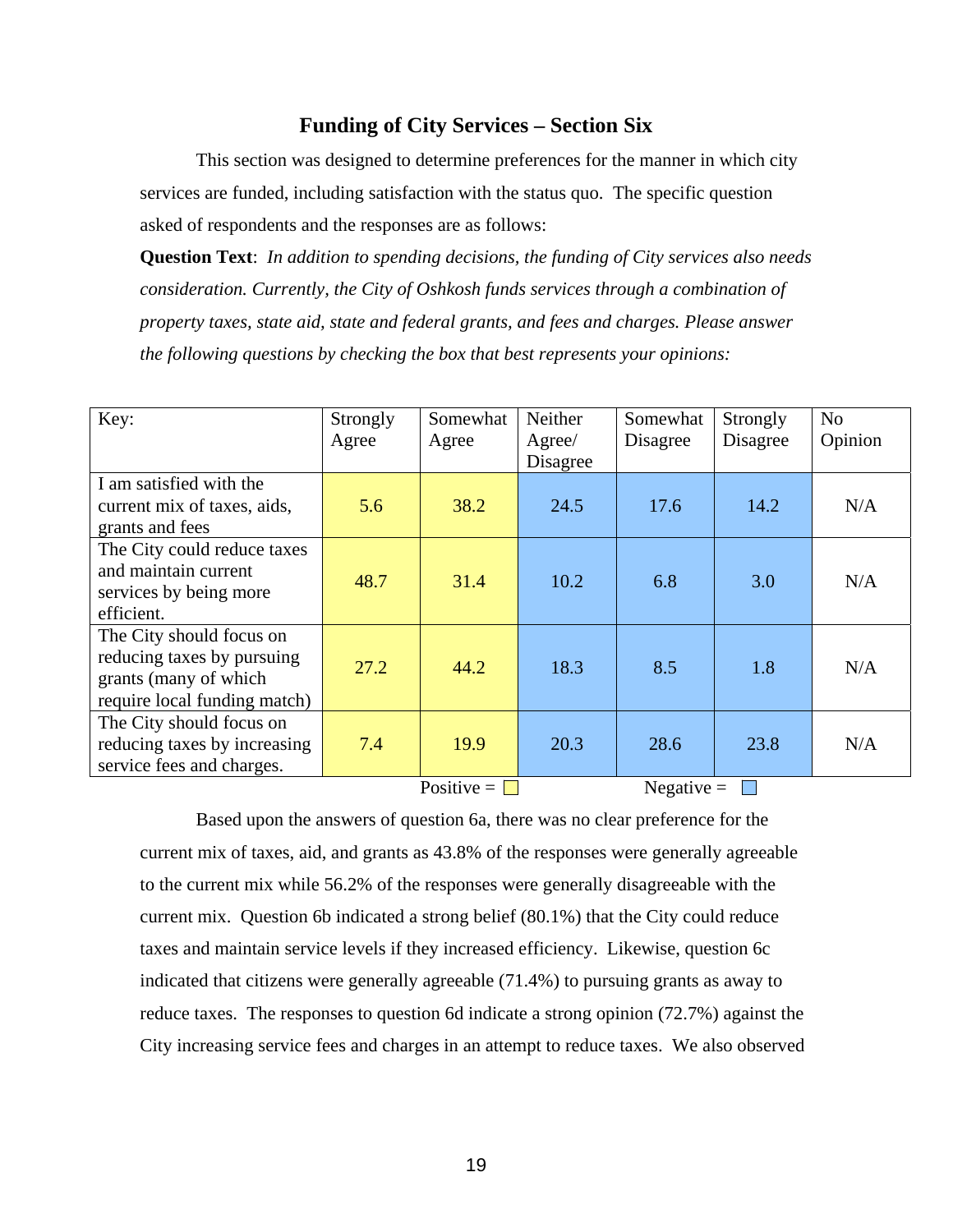that while the survey queried preference for the mix of funding sources, it failed to asked opinions about the level of funding.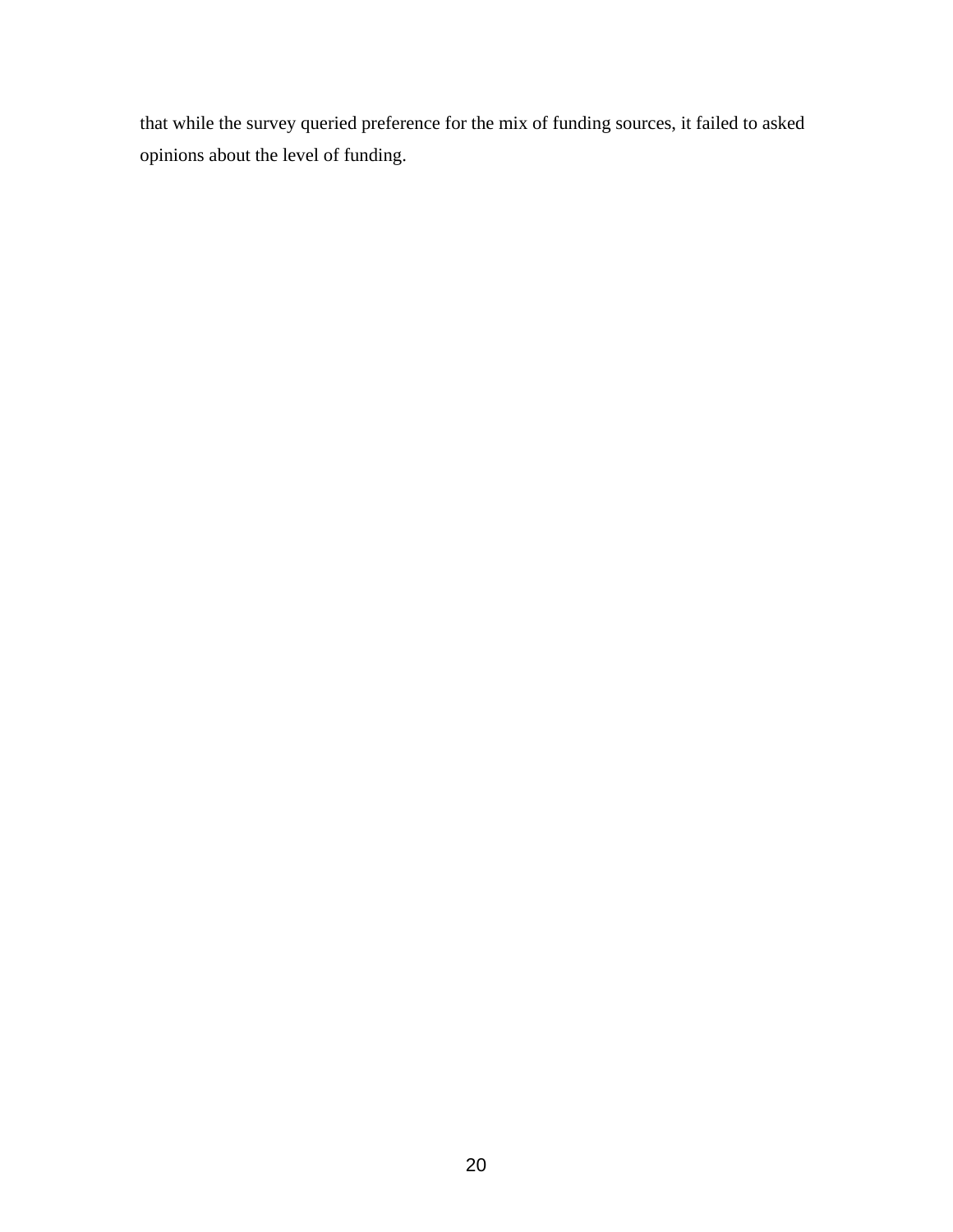# **Comments - Section Seven**

In reviewing the written comments, the following major themes were noted:

- In the wake of last year's flooding, many people commented that the storm sewer system needs attention.
- Many commented that the city's roads need to better maintained, both in terms of repair and snow removal.
- There were many comments opposed to roundabouts.
- Several residents expressed concern about economic development and the decline of the downtown.
- Several individuals commented that taxes are high. Most respondents who provided written comments indicated they are not willing to pay higher taxes. One respondent suggested that question #6 should have included an option for "The city should focus on maintaining essential services, but should reduce non-essential services like parks and museums and libraries to keep the increases in property taxes to 2-3 percent per year." Another said, "I am amazed that section 6 didn't include reduced services as an option....A reduction of services is the only answer."

The ranking in section four and five were somewhat supported by the comments section of the survey. Overall, the comments were negative in nature.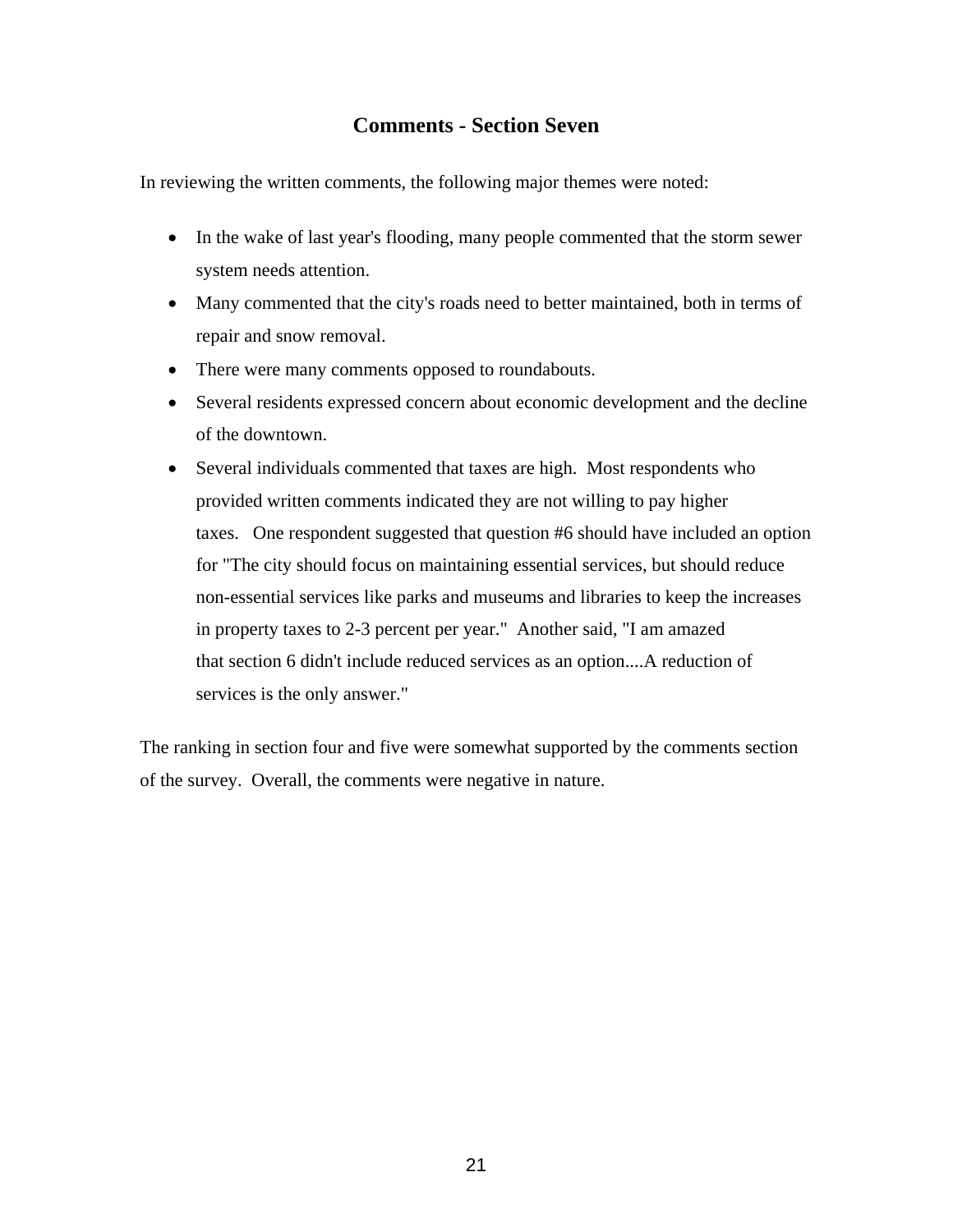# **Analysis of Survey Results to Demographics of City – Section Eight**

The following survey demographics were requested from the participants and compared to the census data from 2005-07 for the City of Oshkosh. The column showing population statistics Without Institutions was inserted to reflect the numbers of census responses that come from institutions such as the correctional institutions and the campus dormitories which were not included in the parcel base for this survey.

|                                 |                         | <b>Surveys</b>          | <b>Surveys</b> | Oshkosh       | <b>Without</b>      |
|---------------------------------|-------------------------|-------------------------|----------------|---------------|---------------------|
|                                 |                         | <b>Results</b>          | $\%$           | <b>Census</b> | <b>Institutions</b> |
| Gender                          | <b>Male</b>             | 126                     | 51.4%          | 51.6%         |                     |
|                                 | Female                  | 122                     | 48.6%          | 48.4%         |                     |
|                                 | Missing                 | $\overline{7}$          | 0.0%           | 0.0%          |                     |
| Year Born                       | 18 to 65                | $\frac{1}{171}$         | 73.0%          | 88.1%         | 83.0%               |
|                                 | Over <sub>65</sub>      | 66                      | 27.0%          | 11.9%         | 17.0%               |
|                                 | Missing                 | 18                      |                |               |                     |
| <b>Marital Status</b>           | Married                 | 151                     | 60.1%          | 39.7%         | 45.5%               |
|                                 | <b>Not Married</b>      | 80                      | 32.3%          | 53.5%         | 47.0%               |
|                                 | Widowed                 | 19                      | 7.7%           | 6.8%          | 7.5%                |
|                                 | Missing                 | $\overline{5}$          |                |               |                     |
| <b>Time Lived in</b><br>Oshkosh | 5 or less               | $\overline{32}$         | 13.0%          |               |                     |
|                                 | 6 to 20                 | 68                      | 27.5%          |               |                     |
|                                 | >20                     | 149                     | 59.5%          |               |                     |
|                                 | Missing                 | 6                       |                |               |                     |
| Rent or Own                     | Own                     | 206                     | 83.3%          | 59.2%         |                     |
|                                 | Rent                    | 41                      | 16.7%          | 40.8%         |                     |
|                                 | Missing                 | 8                       |                |               |                     |
| Number of Children              | None                    | 194                     | 78.1%          | 72.2%         |                     |
|                                 | 1                       | $\overline{25}$         | 10.1%          | 27.8%         |                     |
|                                 | $\overline{2}$          | 18                      | 7.3%           |               |                     |
|                                 | $\overline{3}$          | $\overline{8}$          | 3.2%           |               |                     |
|                                 | 4 or more               | $\overline{\mathbf{4}}$ | 1.2%           |               |                     |
|                                 | Missing                 | $\overline{6}$          |                |               |                     |
| Place of Residence              | North of Fox            | 116                     | 47.5%          | 56.4%         | 50.8%               |
|                                 | South of Fox/East of 41 | 76                      | 30.7%          | 31.6%         | 35.7%               |
|                                 | South of Fox/West of 41 | 53                      | 21.7%          | 11.9%         | 13.5%               |
|                                 | Missing                 | 10                      |                |               |                     |
| Income                          | $10K$                   | $\, 8$                  | 3.5%           | 7.8%          |                     |
|                                 | 10 to 15K               | 3                       | 1.3%           | 7.3%          |                     |
|                                 | 15 to 25K               | 32                      | 13.9%          | 13.8%         |                     |
|                                 | 25 to 35K               | $\overline{18}$         | 8.3%           | 13.2%         |                     |
|                                 | 35 to 50K               | 49                      | 20.9%          | 15.7%         |                     |
|                                 | 50 to 75K               | $\overline{52}$         | 22.6%          | 21.6%         |                     |
|                                 | 75 to 100K              | 34                      | 14.3%          | 11.8%         |                     |
|                                 | 100 to 150K             | 29                      | 12.2%          | 6.8%          |                     |
|                                 | 150 to 200K             | $\overline{5}$          | 2.2%           | 1.2%          |                     |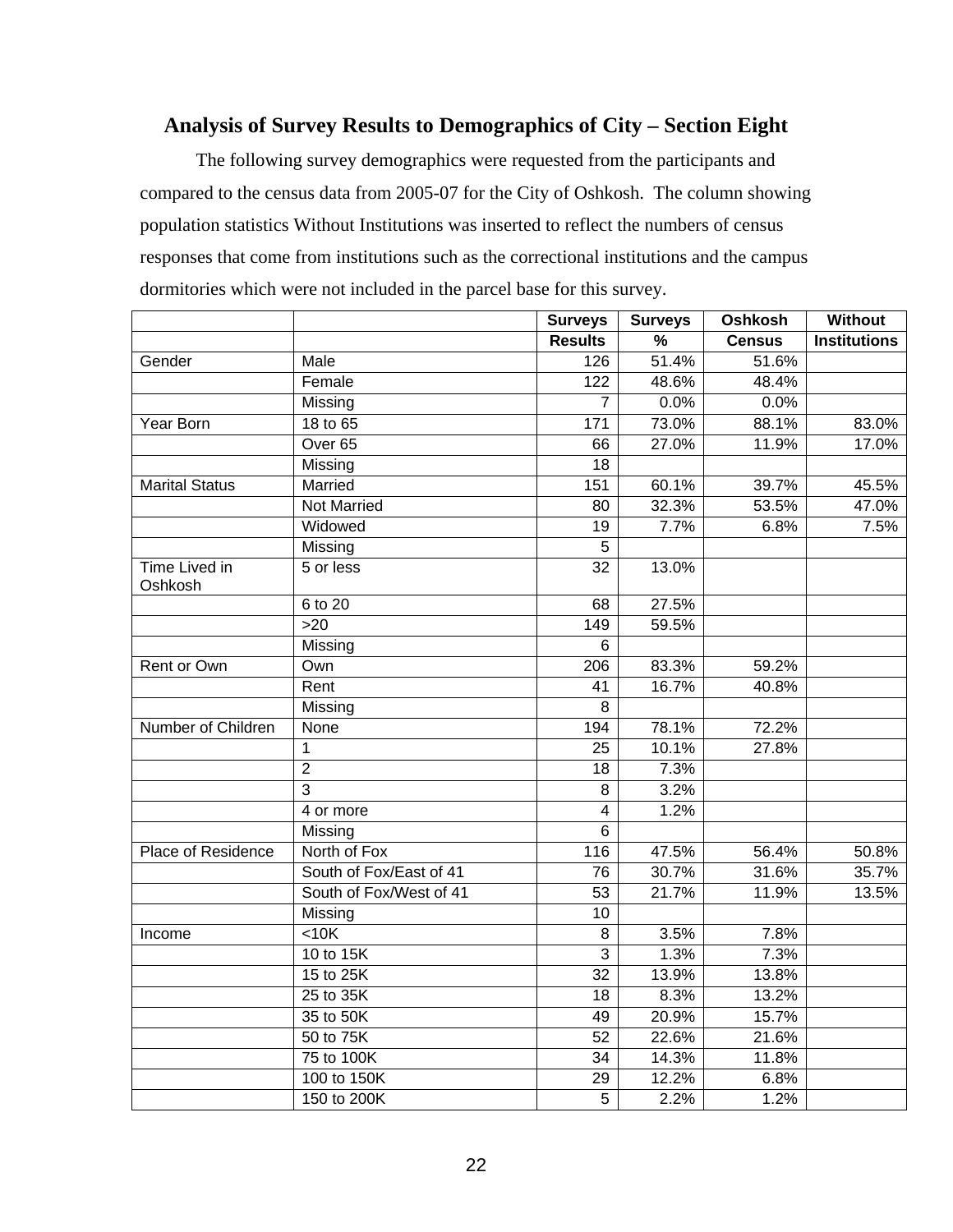|                          | >200K                       | $\overline{2}$ | 0.9%  | 0.8%         |  |
|--------------------------|-----------------------------|----------------|-------|--------------|--|
|                          | Missing                     | 23             |       | 100.0%       |  |
|                          | Median HHI                  |                |       | \$<br>42,298 |  |
|                          | Mean HHI                    |                |       | \$<br>51,647 |  |
| <b>Employment Status</b> | Employed                    | 141            |       |              |  |
|                          | <b>Student</b>              | 7              |       |              |  |
|                          | Unemployed                  | 14             | 5.8%  | 5.5%         |  |
|                          | Retired                     | 80             |       |              |  |
|                          | Missing                     | 13             |       |              |  |
| Occupation               | Homemaker                   | 6              |       |              |  |
|                          | <b>Service Occupation</b>   | 40             | 25.2% | 23.5%        |  |
|                          | Sales and Office            | 31             | 19.5% | 26.7%        |  |
|                          | Production, Trans, Material | 16             | 10.1% | 18.5%        |  |
|                          | Moving                      |                |       |              |  |
|                          | Management, professional    | 65             | 40.3% | 26.1%        |  |
|                          | Farming, fishing, forestry  | $\overline{2}$ | 1.3%  | 10.0%        |  |
|                          | Construction                | 7              | 3.8%  | 5.0%         |  |
|                          | Missing                     | 88             |       |              |  |
| Education                | Less than HS                | 6              | 2.5%  | 13.8%        |  |
|                          | <b>HS</b>                   | 123            | 50.6% | 62.5%        |  |
|                          | <b>Bachelors</b>            | 78             | 32.0% | 16.7%        |  |
|                          | MA or higher                | 36             | 14.9% | 7.0%         |  |
|                          | Missing                     | 12             |       |              |  |

- **Gender** The sample replying to the survey is representative of the population in Oshkosh.
- Year Born The response rate over 65 years of age was nearly three times the population in the city. This may result in factors such as preference for senior centers, preference for user fees over taxes, less children in the home and resultant service needs, and fixed incomes of this population group with resultant views.
- **Marital Status** The percentage of married respondents to the census population data is quite high which may result in different views on child related services, public safety needs, and more vested interest in the community.
- Years Lived in Oshkosh The percentage of individuals that have lived in Oshkosh for 5 years or less has the lowest percentage of survey responses with the reverse for those who have lived in Oshkosh over 20 years. Longer term residents may have more vested interest in the community overall.
- Home Ownership or Rental The percentage of individuals who own homes has a higher response rate that the census data. Individuals who rent have a low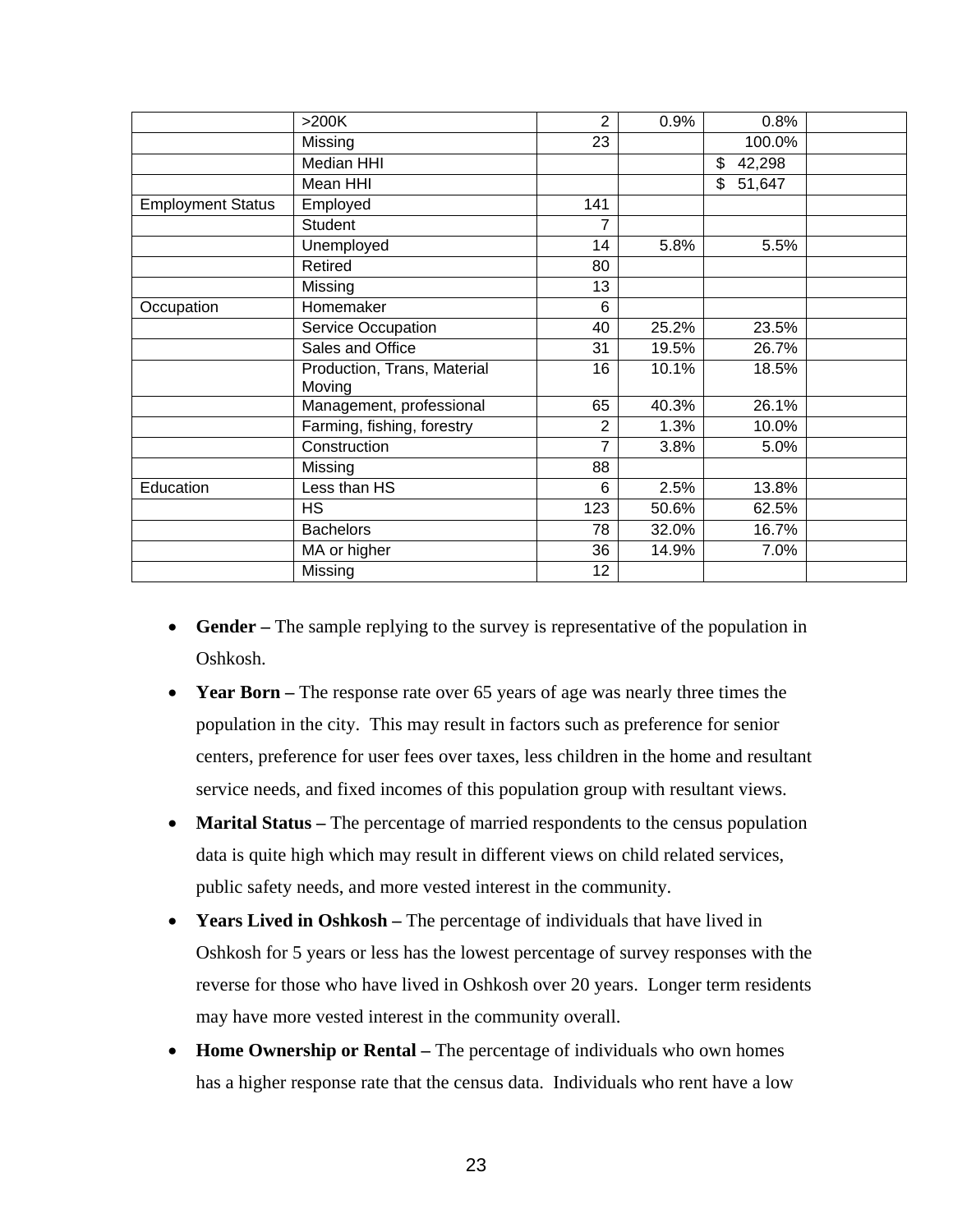percentage of responses compared to the number of renters which may reflect a lower vested interest in the community.

- **Children Under 18 in Household** The response of those which and without children is reflective of the census data.
- Location in City The percentage of survey respondents on both sides of the river seem to be equal.
- **Household Income Level** The lowest and highest income brackets are disproportionately represented. This may create some bias by leaving out opinions of those below \$15,000 income level.
- **Employment Status** The survey results appears to represent the census data although slightly higher.
- **Profession** With a high level of no responses, there may have not been categories representing the survey respondents. There appears to be a higher response rate from those in the management and professional areas.
- Level of Education The overall education level of respondents is higher than the census data.

## **Internet Surveys**

An opportunity for citizens who were not part of the randomly selected survey base to complete the citizen survey was provided on the City of Oshkosh web page site. Thirty-seven (37) citizens participated in this opportunity. While the results of these surveys are not considered statistically significant for research considerations, they are informative and are included in the Appendix A for consideration.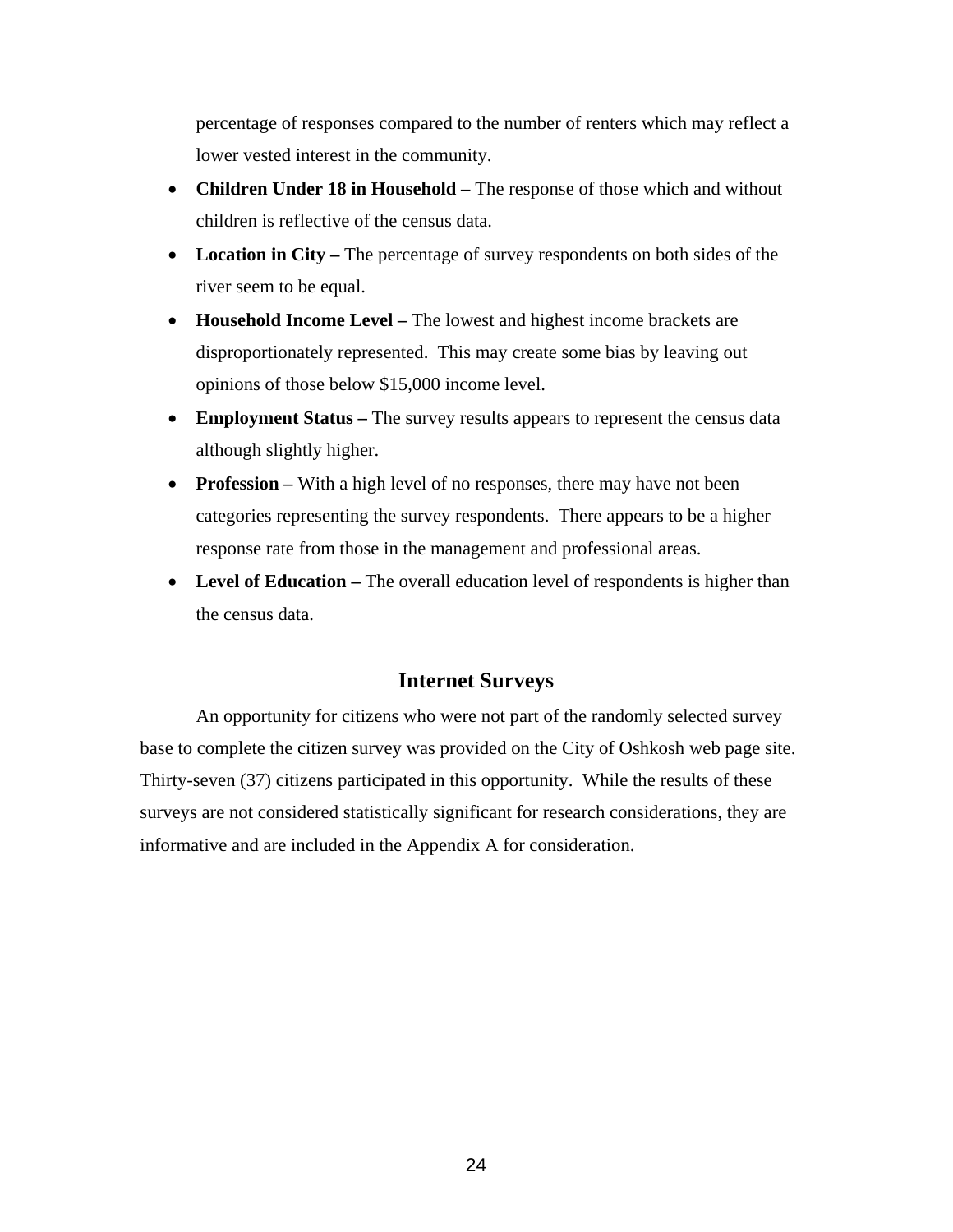## **Summary**

The citizen survey for the City of Oshkosh resulted in 255 responses from a randomly selected base of 1500 citizens. This seventeen percent response rate, while considered low for citizen surveys, is statistically significant even though it is slightly higher than the normally accepted margin of error rate of a 5.0%. The results of the survey described in the body of this report should aid the officials in the City of Oshkosh in helping to determine the future priorities and direction of the city.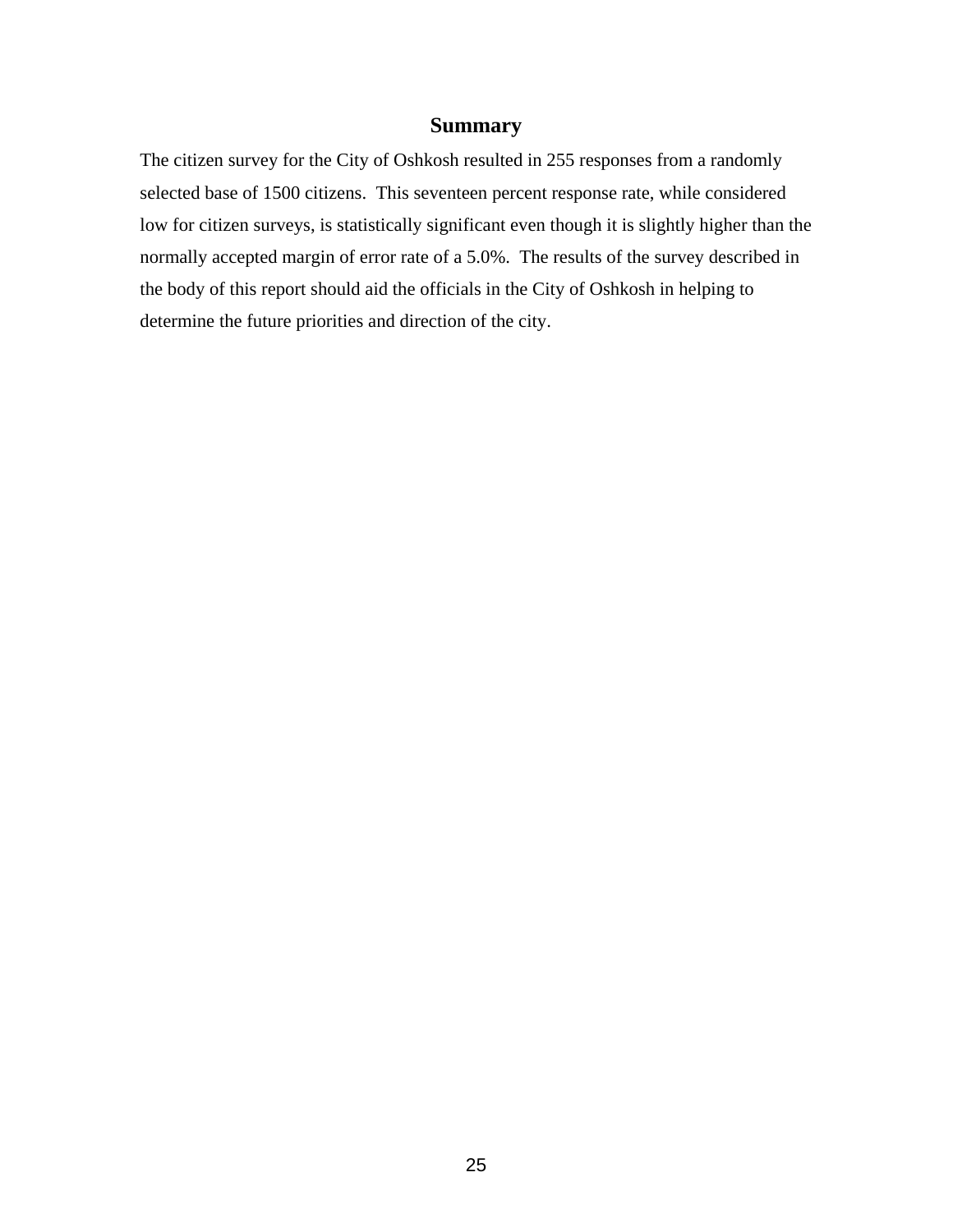# **Appendix A - Internet Surveys**

|                                      |                             |      |      |      | N <sub>o</sub> |
|--------------------------------------|-----------------------------|------|------|------|----------------|
|                                      | Excellent                   | Good | Fair | Poor | Opinion        |
| As a place to live                   |                             | 19   | 9    | 5    |                |
| Sense of community                   |                             | 15   | 19   | 2    |                |
| Overall appearance of the city       | $\mathcal{D}_{\cdot}$       | 7    | 17   | 11   |                |
| Overall safety of residents          | 3                           | 19   | 10   | 4    |                |
| Your neighborhood as a place to live | 6                           | 16   | 11   | 4    |                |
| As a place to raise children         | 5                           | 15   | 15   | 2    |                |
| As a place to retire                 | 4                           | 13   | 9    | 10   |                |
| Community openness/acceptance of     |                             |      |      |      |                |
| people                               |                             | 8    | 21   | 6    |                |
| Overall quality of life              | $\mathcal{D}_{\mathcal{L}}$ | 19   | 12   | 4    |                |
| Direction moving for the future      |                             | 11   | 12   |      |                |

# **Question 1 - How Oshkosh Citizens Feel About Their City Results**

# **Question 1 - How Oshkosh Citizens Feel About Their City Results Summary**

|                                         | Positive | Negative | No opinion |
|-----------------------------------------|----------|----------|------------|
| As a place to live                      | 23       | 14       |            |
| Sense of community                      | 16       | 21       |            |
| Overall appearance of the city          |          | 28       |            |
| Overall safety of residents             | 22       | 14       |            |
| Your neighborhood as a place to live    | 22       | 15       |            |
| As a place to raise children            | 20       | 17       |            |
| As a place to retire                    | 17       | 19       |            |
| Community openness/acceptance of people | 9        | 27       |            |
| Overall quality of life                 | 21       | 16       |            |
| Direction moving for the future         | 12       |          |            |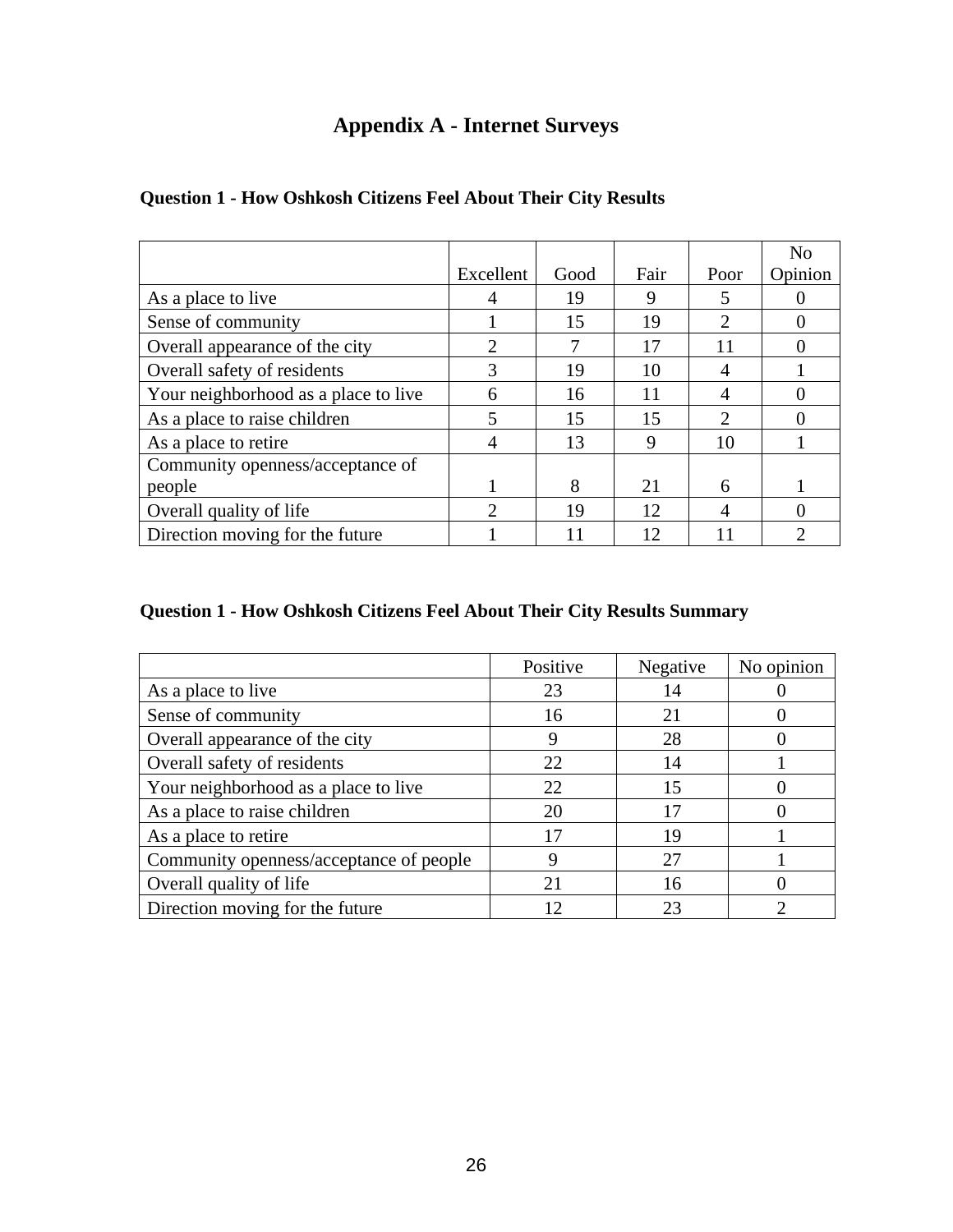| <b>Importance of Services</b>                         | Very Im | Some Im     | No Opin        | Some Un      | Very Un          |
|-------------------------------------------------------|---------|-------------|----------------|--------------|------------------|
| <b>Public Library Services</b>                        | 70.3    | 18.9        | 10.8           | 0            | 0                |
| <b>Emergency Medical and Rescue Services</b>          | 94.6    | 5.4         | 0              | $\mathbf 0$  | $\mathbf 0$      |
| <b>Fire Protection and Prevention Services</b>        | 94.6    | 5.4         | $\overline{0}$ | $\mathbf{0}$ | $\mathbf 0$      |
| <b>Weekly Trash Collection</b>                        | 67.6    | 29.7        | $\mathbf 0$    | 2.7          | $\mathbf 0$      |
| Pick-up of Large Items and Brush                      | 40.5    | 37.8        | 16.2           | 5.4          | $\mathbf 0$      |
| <b>Police Services</b>                                | 91.9    | $\mathbf 0$ | 5.4            | $\mathbf 0$  | $\mathbf 0$      |
| Mowing, Maintenance and Appearance of Parks           | 37.8    | 48.6        | 5.4            | 8.1          | 0                |
| <b>Recycling Services</b>                             | 54.1    | 35.1        | 5.4            | 5.4          | $\mathbf 0$      |
| Current Level of Bagged Leaf Collection Service       | 24.3    | 37.8        | 29.7           | 8.1          | $\mathbf 0$      |
| <b>Pollock Aquatic Center</b>                         | 18.9    | 51.4        | 24.3           | 2.7          | 2.7              |
| City's Sidewalk System                                | 37.8    | 48.6        | 8.1            | 5.4          | $\mathbf 0$      |
| Mowing Right of Ways, Street Medians, Roadsides       | 18.9    | 51.4        | 16.2           | 13.5         | $\mathbf 0$      |
| <b>Street Lighting</b>                                | 56.8    | 35.1        | 8.1            | $\mathbf 0$  | $\mathbf 0$      |
| Removal of Snow and Ice from City Streets             | 86.5    | 8.1         | 2.7            | 2.7          | $\mathbf 0$      |
| <b>Current Level of Loose Leaf Collection Service</b> | 18.9    | 48.6        | 27.0           | 5.4          | $\mathbf 0$      |
| <b>Animal Control</b>                                 | 29.7    | 43.2        | 18.9           | 8.1          | $\mathbf 0$      |
| Information about City Services and Activities        | 35.1    | 43.2        | 16.2           | 5.4          | $\mathbf 0$      |
| City Cable, Radio, and Web Streaming Services         | 35.1    | 32.4        | 18.9           | 13.5         | $\mathbf 0$      |
| Lake Shore Golf Course                                | 78.4    | 18.9        | $\mathbf 0$    | 0            | $\pmb{0}$        |
| Maintenance of the Storm Drainage Systems             | 35.1    | 35.1        | 16.2           | 13.5         | $\mathbf 0$      |
| City Support for Neighborhood Organizations           | 35.1    | 29.7        | 13.5           | 21.6         | $\mathbf 0$      |
| <b>Building Permits and Inspections</b>               | 35.1    | 48.6        | 5.4            | 10.8         | $\mathbf 0$      |
| <b>Street Sweeping</b>                                | 24.3    | 45.9        | 18.9           | 10.8         | $\overline{0}$   |
| <b>Public Health Programs</b>                         | 48.6    | 37.8        | 5.4            | 8.1          | $\mathbf 0$      |
| Senior Center                                         | 40.5    | 32.4        | 16.2           | 8.1          | 2.7              |
| Economic Development Assistance to Businesses         | 29.7    | 27.0        | 29.7           | 8.1          | 5.4              |
| <b>Transportation Planning for Traffic</b>            | 35.1    | 54.1        | 8.1            | 2.7          | $\mathbf 0$      |
| Regulation and Zoning for Land Use                    | 18.9    | 64.9        | 16.2           | $\mathbf 0$  | $\boldsymbol{0}$ |
| Efforts to Improve the Quality of Housing             | 27.0    | 45.9        | 16.2           | 8.1          | 2.7              |
| Maintenance of the City-owned Buildings               | 35.1    | 45.9        | 13.5           | 5.4          | 0                |
| <b>Transit Systems</b>                                | 45.9    | 45.9        | 2.7            | 2.7          | 2.7              |
| Enforcement of Property Maintenance/Nuisance          | 29.7    | 43.2        | 13.5           | 10.8         | 2.7              |
| <b>Bike and Pedestrian Trails</b>                     | 29.7    | 32.4        | 18.9           | 18.9         | 0                |
| Promotion of Environmental Awareness to Citizens      | 32.4    | 32.4        | 16.2           | 10.8         | 8.1              |
| Street Paving, Maintenance and Repair                 | 83.8    | 13.5        | 2.7            | $\mathbf{0}$ | $\mathbf 0$      |
| Response to Citizen Complaints and Requests           | 62.2    | 18.9        | 13.5           | 2.7          | 2.7              |
| <b>City Parking Facilities</b>                        | 27.0    | 29.7        | 29.7           | 10.8         | 2.7              |
| Weed Abatement                                        | 16.2    | 32.4        | 32.4           | 10.8         | 8.1              |

# **Question 3 - Importance of Services - Percentage**

Rating - Very Important - Somewhat Important - No Opinion - Somewhat Unimportant - Very Unimportant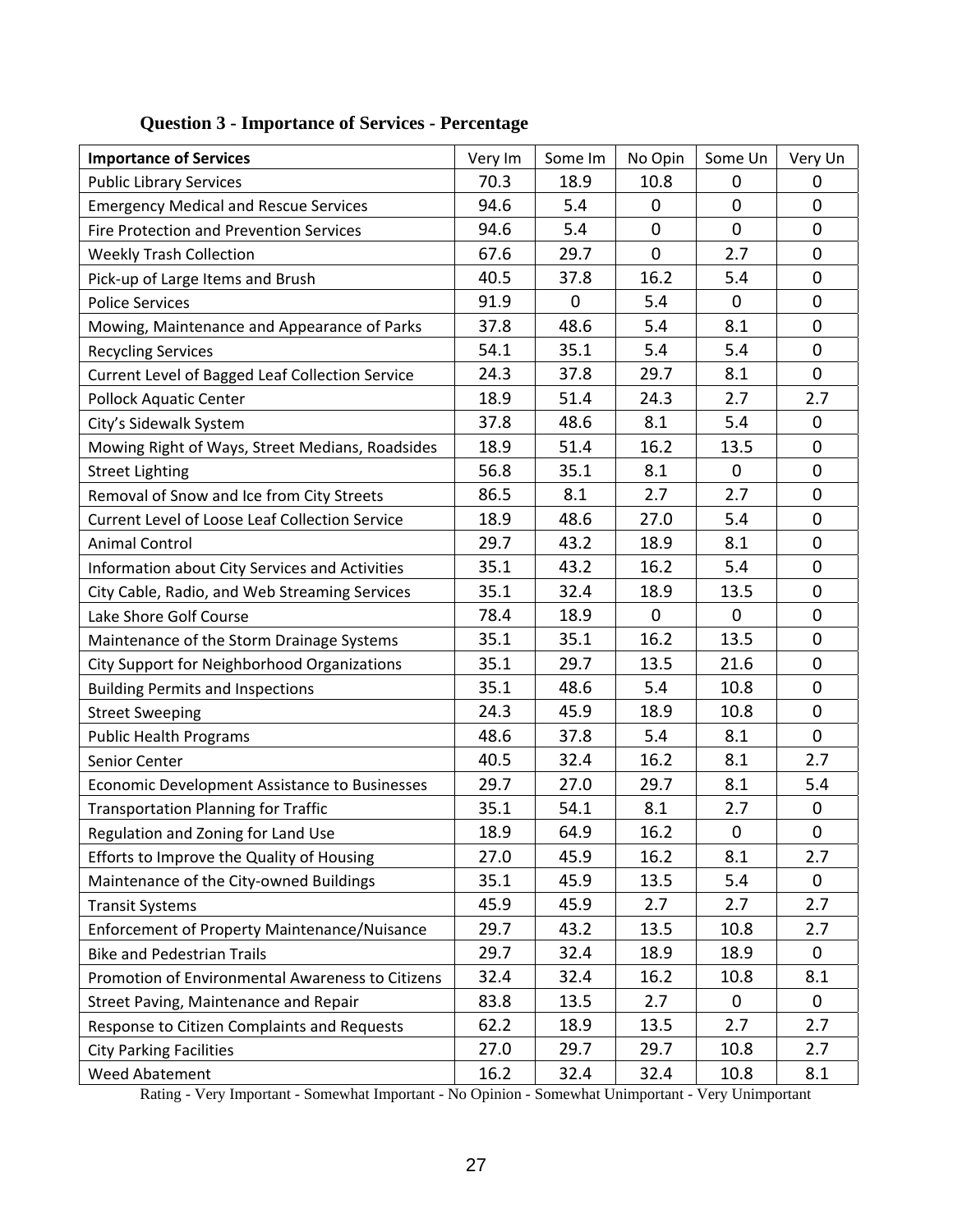| <b>Quality of Services</b><br>Value                   | <b>Excellent</b> | Good | Fair | Poor |
|-------------------------------------------------------|------------------|------|------|------|
| <b>Public Library Services</b>                        | 45.9             | 35.1 | 5.4  | 2.7  |
| <b>Emergency Medical and Rescue Services</b>          | 43.2             | 40.5 | 8.1  | 5.4  |
| <b>Fire Protection and Prevention Services</b>        | 43.2             | 37.8 | 8.1  | 2.7  |
| <b>Weekly Trash Collection</b>                        | 35.1             | 37.8 | 18.9 | 8.1  |
| Pick-up of Large Items and Brush                      | 29.7             | 24.3 | 18.9 | 24.3 |
| <b>Police Services</b>                                | 35.1             | 43.2 | 16.2 | 5.4  |
| Mowing, Maintenance and Appearance of Parks           | 18.9             | 54.1 | 13.5 | 8.1  |
| <b>Recycling Services</b>                             | 21.6             | 35.1 | 32.4 | 8.1  |
| Current Level of Bagged Leaf Collection Service       | 16.2             | 40.5 | 21.6 | 13.5 |
| <b>Pollock Aquatic Center</b>                         | 21.6             | 27.0 | 21.6 | 8.1  |
| City's Sidewalk System                                | 5.4              | 35.1 | 40.5 | 16.2 |
| Mowing Right of Ways, Street Medians, Roadsides       | 10.8             | 27.0 | 40.5 | 8.1  |
| <b>Street Lighting</b>                                | 10.8             | 32.4 | 37.8 | 16.2 |
| Removal of Snow and Ice from City Streets             | 5.4              | 24.3 | 29.7 | 40.5 |
| <b>Current Level of Loose Leaf Collection Service</b> | 13.5             | 35.1 | 27.0 | 21.6 |
| <b>Animal Control</b>                                 | 13.5             | 32.4 | 29.7 | 13.5 |
| Information about City Services and Activities        | 18.9             | 35.1 | 29.7 | 13.5 |
| City Cable, Radio, and Web Streaming Services         | 29.7             | 27.0 | 27.0 | 2.7  |
| Lake Shore Golf Course                                | 10.8             | 27.0 | 13.5 | 13.5 |
| Maintenance of the Storm Drainage Systems             | 5.4              | 21.6 | 21.6 | 45.9 |
| City Support for Neighborhood Organizations           | 5.4              | 21.6 | 32.4 | 24.3 |
| <b>Building Permits and Inspections</b>               | 5.4              | 8.1  | 40.5 | 29.7 |
| <b>Street Sweeping</b>                                | 8.1              | 37.8 | 40.5 | 10.8 |
| <b>Public Health Programs</b>                         | 16.2             | 40.5 | 21.6 | 13.5 |
| Senior Center                                         | 21.6             | 37.8 | 18.9 | 10.8 |
| Economic Development Assistance to Businesses         | 5.4              | 16.2 | 35.1 | 21.6 |
| <b>Transportation Planning for Traffic</b>            | 8.1              | 16.2 | 45.9 | 21.6 |
| Regulation and Zoning for Land Use                    | 5.4              | 13.5 | 40.5 | 21.6 |
| Efforts to Improve the Quality of Housing             | 5.4              | 21.6 | 32.4 | 27.0 |
| Maintenance of the City-owned Buildings               | 5.4              | 35.1 | 40.5 | 8.1  |
| <b>Transit Systems</b>                                | 10.8             | 48.6 | 21.6 | 10.8 |
| Enforcement of Property Maintenance/Nuisance          | 5.4              | 10.8 | 48.6 | 21.6 |
| <b>Bike and Pedestrian Trails</b>                     | 8.1              | 24.3 | 29.7 | 18.9 |
| Promotion of Environmental Awareness Citizens         | 8.1              | 24.3 | 40.5 | 21.6 |
| Street Paving, Maintenance and Repair                 | 8.1              | 10.8 | 16.2 | 56.8 |
| Response to Citizen Complaints and Requests           | 5.4              | 13.5 | 24.3 | 45.9 |
| <b>City Parking Facilities</b>                        | 5.4              | 10.8 | 45.9 | 24.3 |
| Weed Abatement                                        | 5.4              | 16.2 | 29.7 | 24.3 |

# **Question 2 - Quality of Services - Percentage**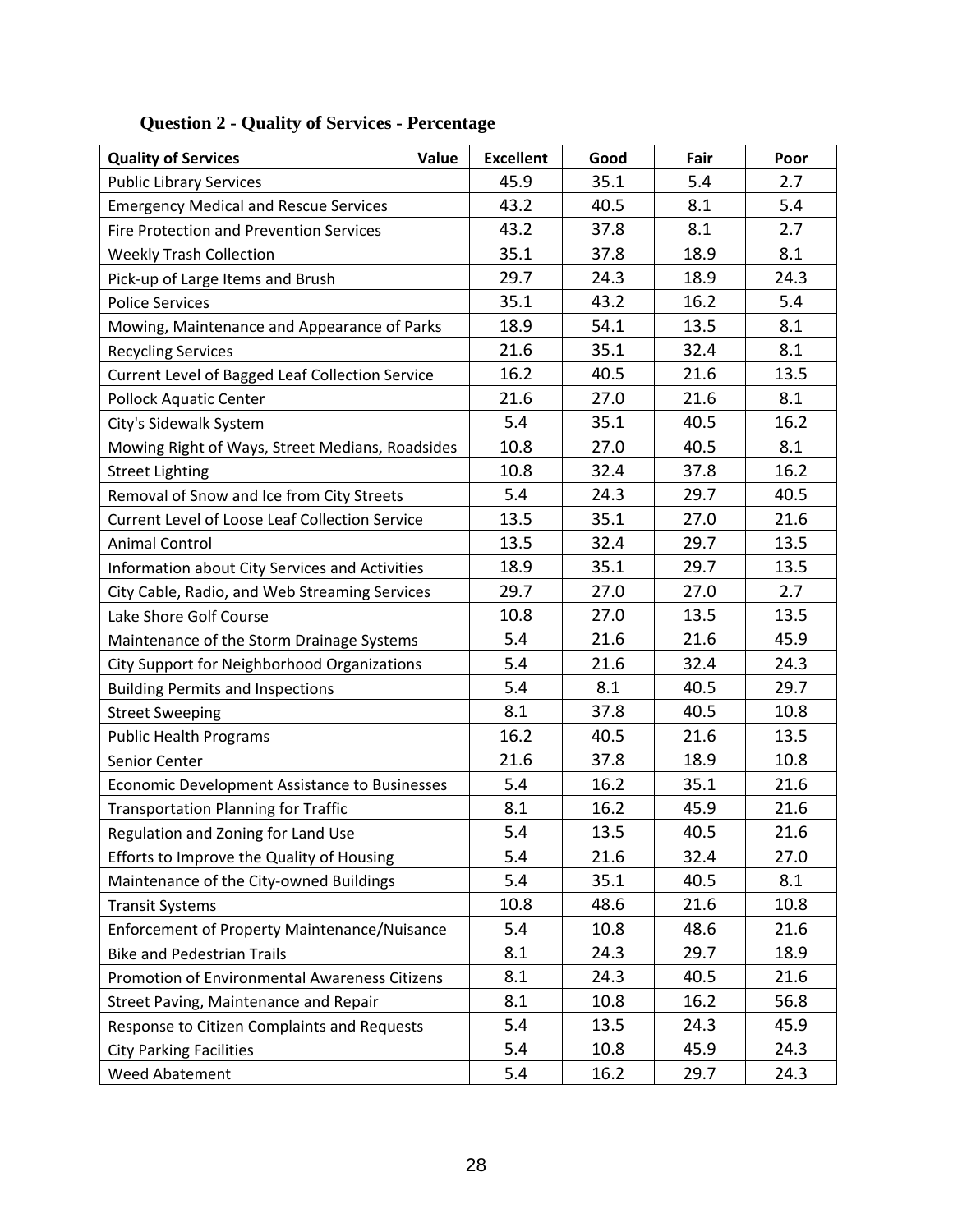# **Question 4 - Budgeting Priorities**

|                              | #  | Minimum | Maximum | Mean     | Std. Deviation |
|------------------------------|----|---------|---------|----------|----------------|
| #4 - Extra \$1 million       |    |         |         |          |                |
| <b>Cultural Institutions</b> | 20 | 10.00   | 800.00  | 147.0000 | 200.56762      |
| Economic Development         | 17 | 3.00    | 1000.00 | 264.8824 | 257.05590      |
| <b>Waste Mgmt Recycling</b>  | 18 | 10.00   | 250.00  | 90.8333  | 65.73677       |
| Finance and Revenue          | 20 | 10.00   | 1000.00 | 120.5000 | 210.98079      |
| Police Protection            | 21 | 15.00   | 1000.00 | 206.6667 | 198.29481      |
| Fire Suppression/Prevention  | 20 | 10.00   | 350.00  | 139,5000 | 74.70820       |
| Parks                        | 18 | 5.00    | 200.00  | 83.3333  | 60.31779       |
| <b>Transportation: Roads</b> | 26 | 90.00   | 1000.00 | 469.8077 | 287.75156      |

# **Question 5 - Budgeting Priorities**

|                              | #  | Minimum | Maximum | Mean     | Std. Deviation |
|------------------------------|----|---------|---------|----------|----------------|
| #5 - Reduce \$1 million      |    |         |         |          |                |
| <b>Cultural Institutions</b> | 21 | 50.00   | 500.00  | 160.7143 | 117.14612      |
| Economic Development         | 19 | 10.00   | 1000.00 | 215.0000 | 246.64414      |
| <b>Waste Mgmt Recycling</b>  | 18 | 50.00   | 1000.00 | 195.8333 | 223.48345      |
| <b>Finance and Revenue</b>   | 20 | 75.00   | 1000.00 | 272,5000 | 221.52284      |
| <b>Police Protection</b>     | 11 | 50.00   | 200.00  | 122.7273 | 59.63907       |
| Fire Suppression/Prevention  | 13 | 50.00   | 1000.00 | 246.1538 | 261.57499      |
| Parks                        | 21 | 10.00   | 500.00  | 162.3810 | 126.51699      |
| <b>Transportation: Roads</b> | 8  | 40.00   | 400.00  | 148.7500 | 120.02232      |

# **Question 6 - Funding of City Services**

| Key:                                                                                                            | Strongly<br>Agree | Somewhat<br>Agree | Neither<br>Agree/<br>Disagree | Somewhat<br>Disagree | Strongly<br>Disagree | N <sub>o</sub><br>Opinion |
|-----------------------------------------------------------------------------------------------------------------|-------------------|-------------------|-------------------------------|----------------------|----------------------|---------------------------|
| I am satisfied with the<br>current mix of taxes, aids,                                                          | 13.5              | 35.1              | 13.5                          | 29.7                 | 8.1                  | N/A                       |
| grants and fees                                                                                                 |                   |                   |                               |                      |                      |                           |
| The City could reduce taxes<br>and maintain current<br>services by being more<br>efficient.                     | 37.8              | 29.7              | 5.4                           | 5.4                  | 18.9                 | N/A                       |
| The City should focus on<br>reducing taxes by pursuing<br>grants (many of which<br>require local funding match) | 29.7              | 32.4              | 18.9                          | 13.5                 | 5.4                  | N/A                       |
| The City should focus on<br>reducing taxes by increasing<br>service fees and charges.                           | 13.5              | 24.3              | 18.9                          | 18.9                 | 24.3                 | N/A                       |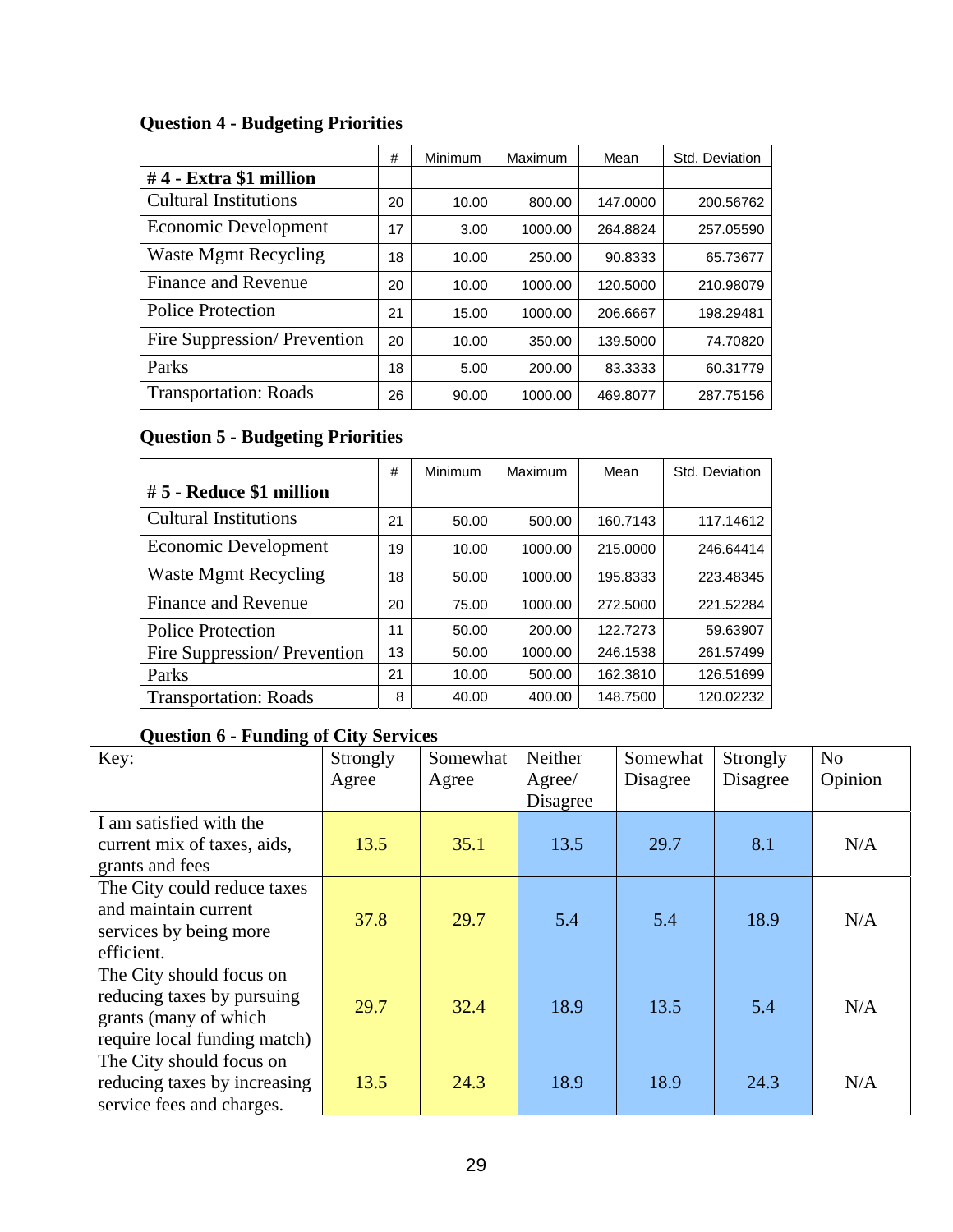|                          |                         | <b>Surveys</b>   | <b>Surveys</b> | Oshkosh                | Without             |
|--------------------------|-------------------------|------------------|----------------|------------------------|---------------------|
|                          |                         | <b>Results</b>   | $\%$           | <b>Census</b>          | <b>Institutions</b> |
| Gender                   | Male                    | 18               | 48.6%          | 51.6%                  |                     |
|                          | Female                  | 18               | 48.6%          | 48.4%                  |                     |
|                          | Missing                 | 1                | 2.7%           | 0.0%                   |                     |
| Year Born                | 18 to 65                | 34               | 91.9%          | 88.1%                  | 83.0%               |
|                          | Over <sub>65</sub>      | 3                | 8.1%           | 11.9%                  | 17.0%               |
|                          | Missing                 | $\mathbf 0$      | $\mathbf 0$    |                        |                     |
| <b>Marital Status</b>    | Married                 | 28               | 75.7%          | 39.7%                  | 45.5%               |
|                          | Not Married             | 8                | 21.6%          | 53.5%                  | 47.0%               |
|                          | Widowed                 | 1                | 2.7%           | 6.8%                   | 7.5%                |
|                          | Missing                 | $\mathbf 0$      | $\overline{0}$ |                        |                     |
| Time Lived in Oshkosh    | 5 or less               | 6                | 16.2%          |                        |                     |
|                          | 6 to 20                 | 8                | 21.6%          |                        |                     |
|                          | >20                     | 23               | 62.2%          |                        |                     |
|                          | Missing                 | $\mathbf 0$      | $\mathbf 0$    |                        |                     |
| Rent or Own              | Own                     | 31               | 83.8%          | 59.2%                  |                     |
|                          | Rent                    | 5                | 13.5%          | 40.8%                  |                     |
|                          | Missing                 | 1                | 2.7%           |                        |                     |
| Number of Children       | None                    | 23               | 62.2%          | 72.2%                  |                     |
|                          | 1                       | 6                | 16.2%          | 27.8%                  |                     |
|                          | $\overline{2}$          | 6                | 16.2%          |                        |                     |
|                          | 3                       | $\overline{2}$   | 5.4%           |                        |                     |
|                          | 4 or more               | $\boldsymbol{0}$ | $\pmb{0}$      |                        |                     |
|                          | Missing                 | $\boldsymbol{0}$ | $\mathbf 0$    |                        |                     |
| Place of Residence       | North of Fox            | $\overline{12}$  | 32.4%          | 56.4%                  | 50.8%               |
|                          | South of Fox/East of 41 | 16               | 43.2%          | 31.6%                  | 35.7%               |
|                          | South of Fox/West of 41 | 8                | 21.6%          | 11.9%                  | 13.5%               |
|                          | Missing                 | 1                | 2.7%           |                        |                     |
| Income                   | <10K                    | $\overline{2}$   | 5.4%           | 7.8%                   |                     |
|                          | 10 to 15K               | $\mathbf 0$      | $\mathbf 0$    | 7.3%                   |                     |
|                          | 15 to 25K               | 5                | 13.9%          | 13.8%                  |                     |
|                          | 25 to 35K               | $\overline{c}$   | 5.6%           | 13.2%                  |                     |
|                          | 35 to 50K               | $\overline{5}$   | 13.9%          | 15.7%                  |                     |
|                          | 50 to 75K               | 10               | 27.8%          | 21.6%                  |                     |
|                          | 75 to 100K              | 8                | 22.2%          | 11.8%                  |                     |
|                          | 100 to 150K             | 3                | 8.2%           | 6.8%                   |                     |
|                          | 150 to 200K             | $\overline{2}$   | 5.6%           | 1.2%                   |                     |
|                          | $>200K$                 | $\pmb{0}$        | $\mathbf 0$    | 0.8%                   |                     |
|                          | Missing                 | 1                |                | 100.0%                 |                     |
|                          | <b>Median HHI</b>       |                  |                | \$<br>42,298           |                     |
|                          | Mean HHI                |                  |                | $\overline{\$}$ 51,647 |                     |
| <b>Employment Status</b> | Employed                | 22               | 61.1           |                        |                     |
|                          | Student                 | $\pmb{0}$        | $\mathbf 0$    |                        |                     |

# **Question 8 - Analysis of Survey Results to Demographics of City**